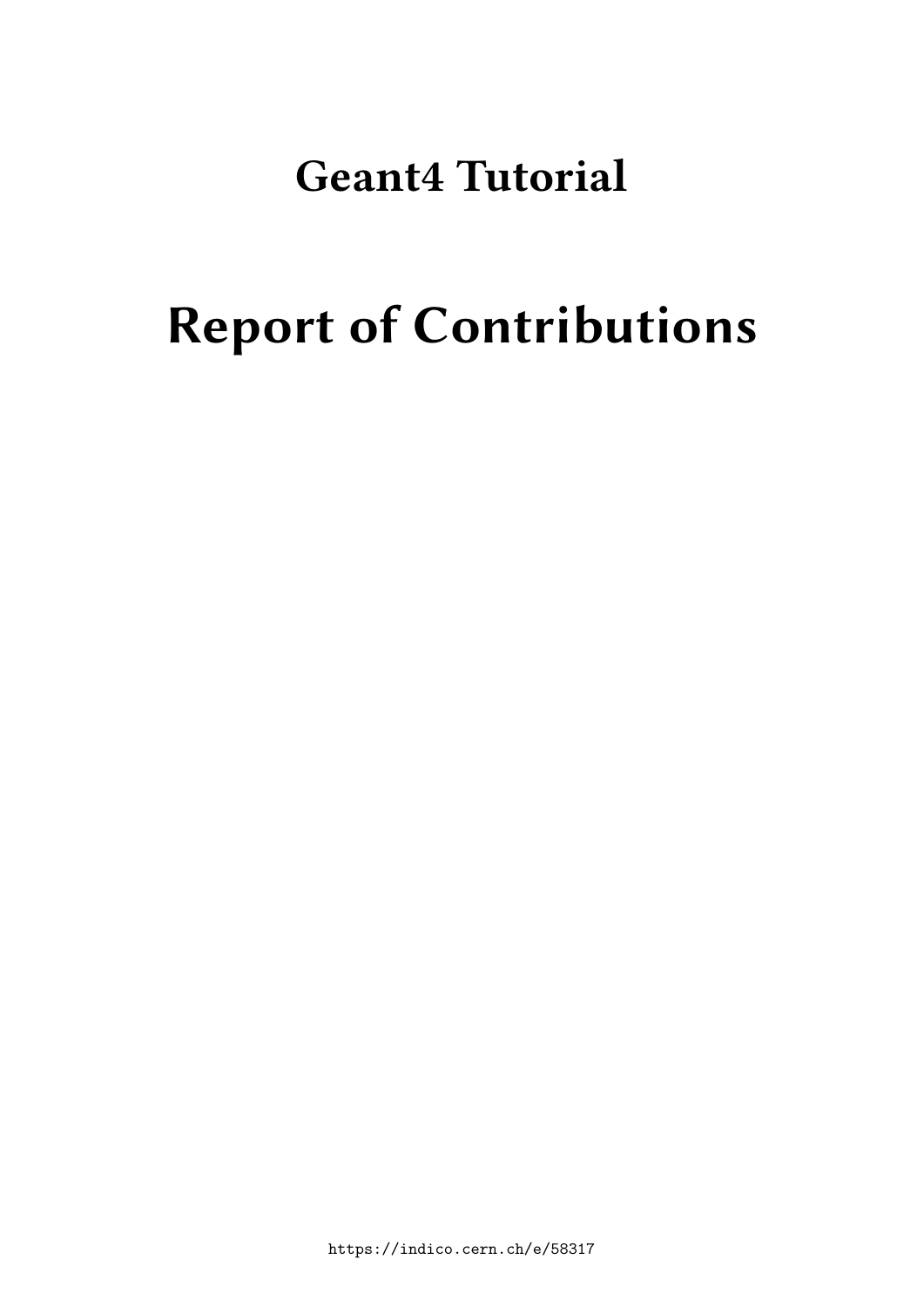Geant4 Tutorial / Report of Contributions Geometry - Part 2

Contribution ID: 0 Type: not specified

# **Geometry - Part 2**

*Tuesday, February 16, 2010 9:00 AM (1h 30m)*

Lectures and exercises

**Primary author:** POKORSKI, Witold (CERN) **Presenters:** Dr COSMO, Gabriele (CERN); POKORSKI, Witold (CERN) **Session Classification:** Building a detector - Part 2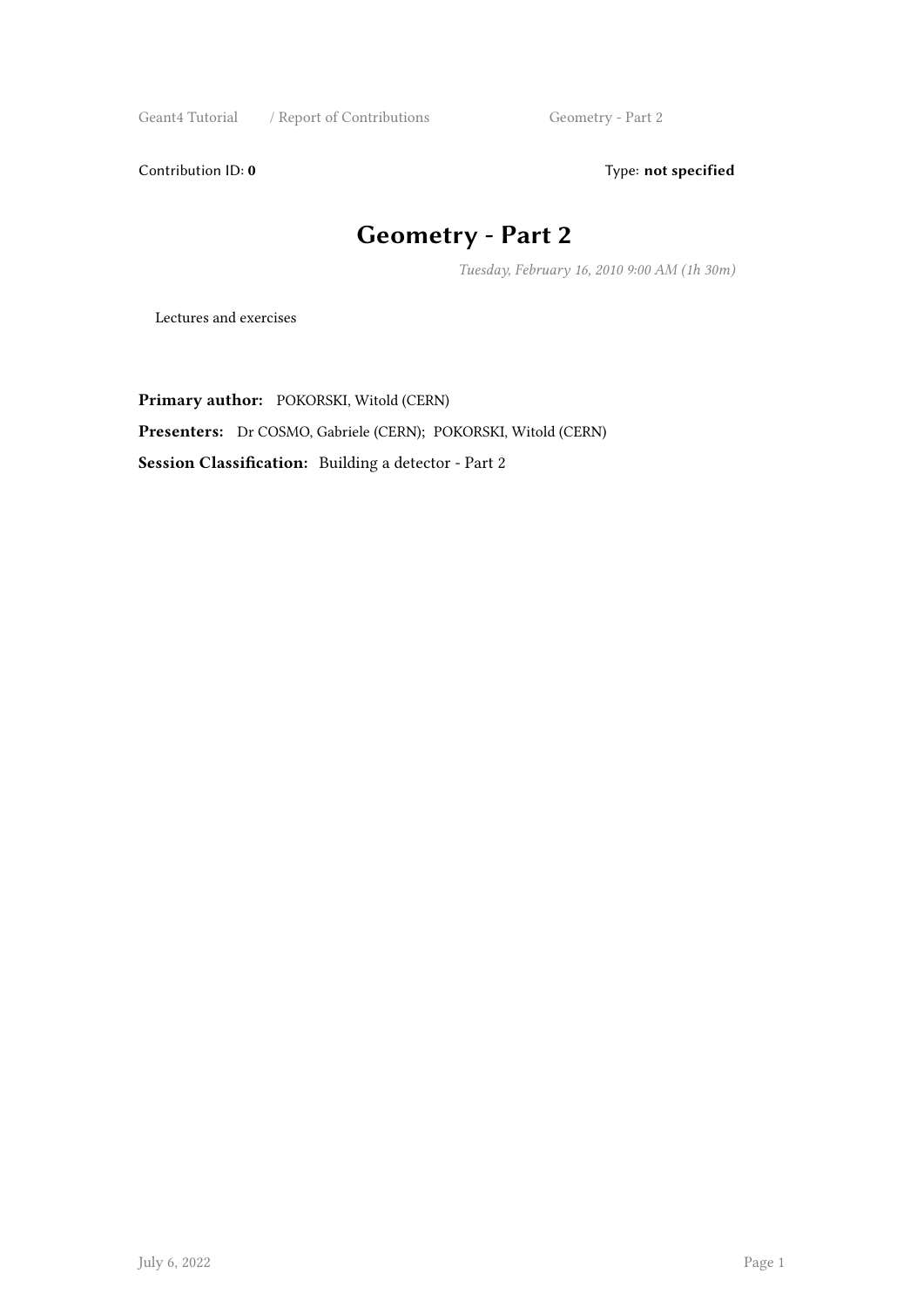Geant4 Tutorial / Report of Contributions Geometry - Part 3: Advanced Feat ...

Contribution ID: 1 Type: **not specified** 

#### **Geometry - Part 3: Advanced Features**

*Tuesday, February 16, 2010 10:45 AM (1 hour)*

**Primary author:** Dr COSMO, Gabriele (CERN) **Presenter:** Dr COSMO, Gabriele (CERN) **Session Classification:** Building a detector - Part 2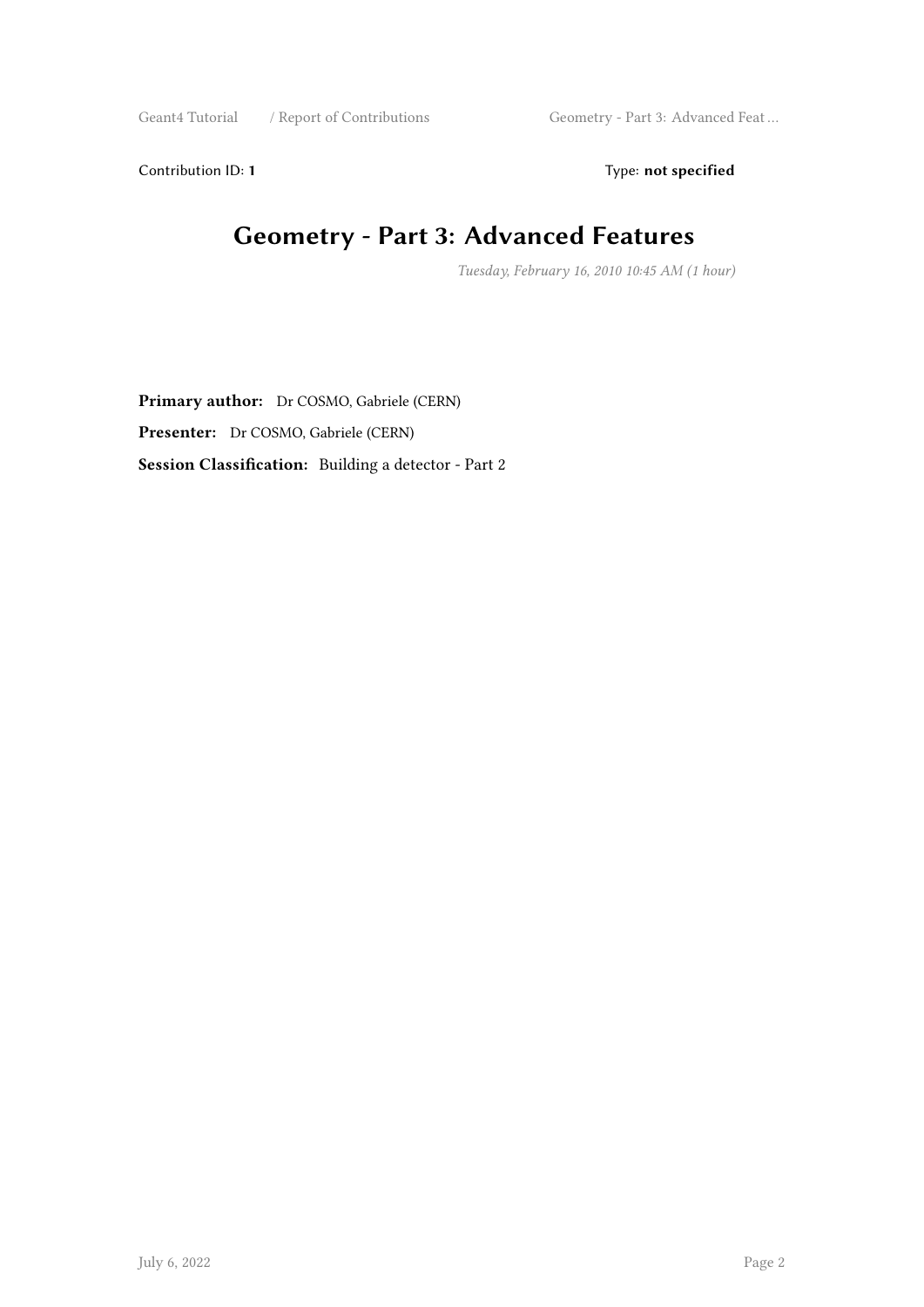Geant4 Tutorial / Report of Contributions Electromagnetic Fields

Contribution ID: 2 Type: **not specified** 

# **Electromagnetic Fields**

*Tuesday, February 16, 2010 11:45 AM (30 minutes)*

Lecture and exercise

**Primary author:** Dr APOSTOLAKIS, John (CERN) **Presenter:** Dr APOSTOLAKIS, John (CERN) **Session Classification:** Building a detector - Part 2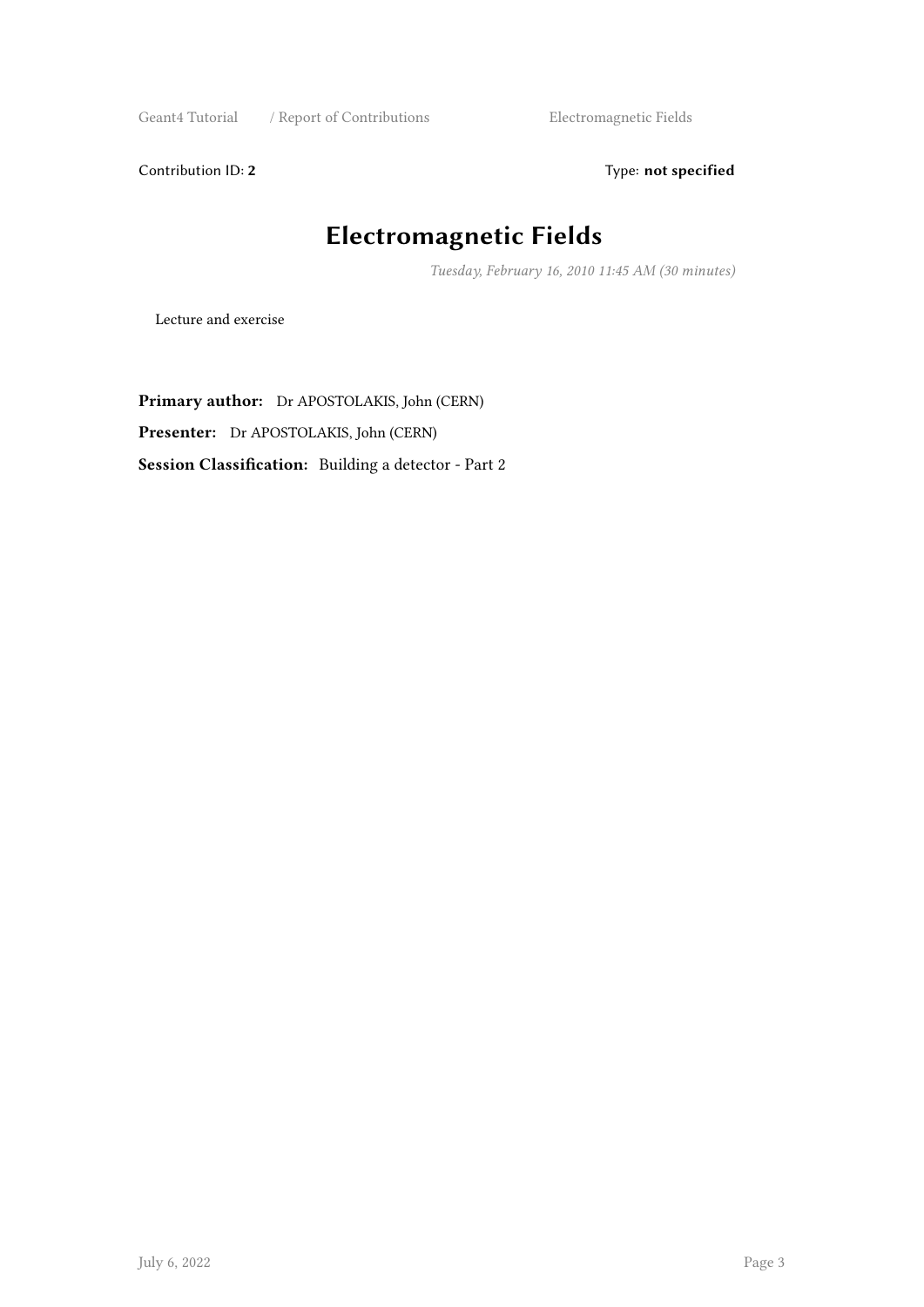Geant4 Tutorial / Report of Contributions Materials and Geometry

Contribution ID: 3 Type: **not specified** 

#### **Materials and Geometry**

*Monday, February 15, 2010 4:30 PM (1h 30m)*

Lectures and exercises

**Primary author:** Dr COSMO, Gabriele (CERN) **Presenter:** Dr COSMO, Gabriele (CERN) **Session Classification:** Building a detector - Part 1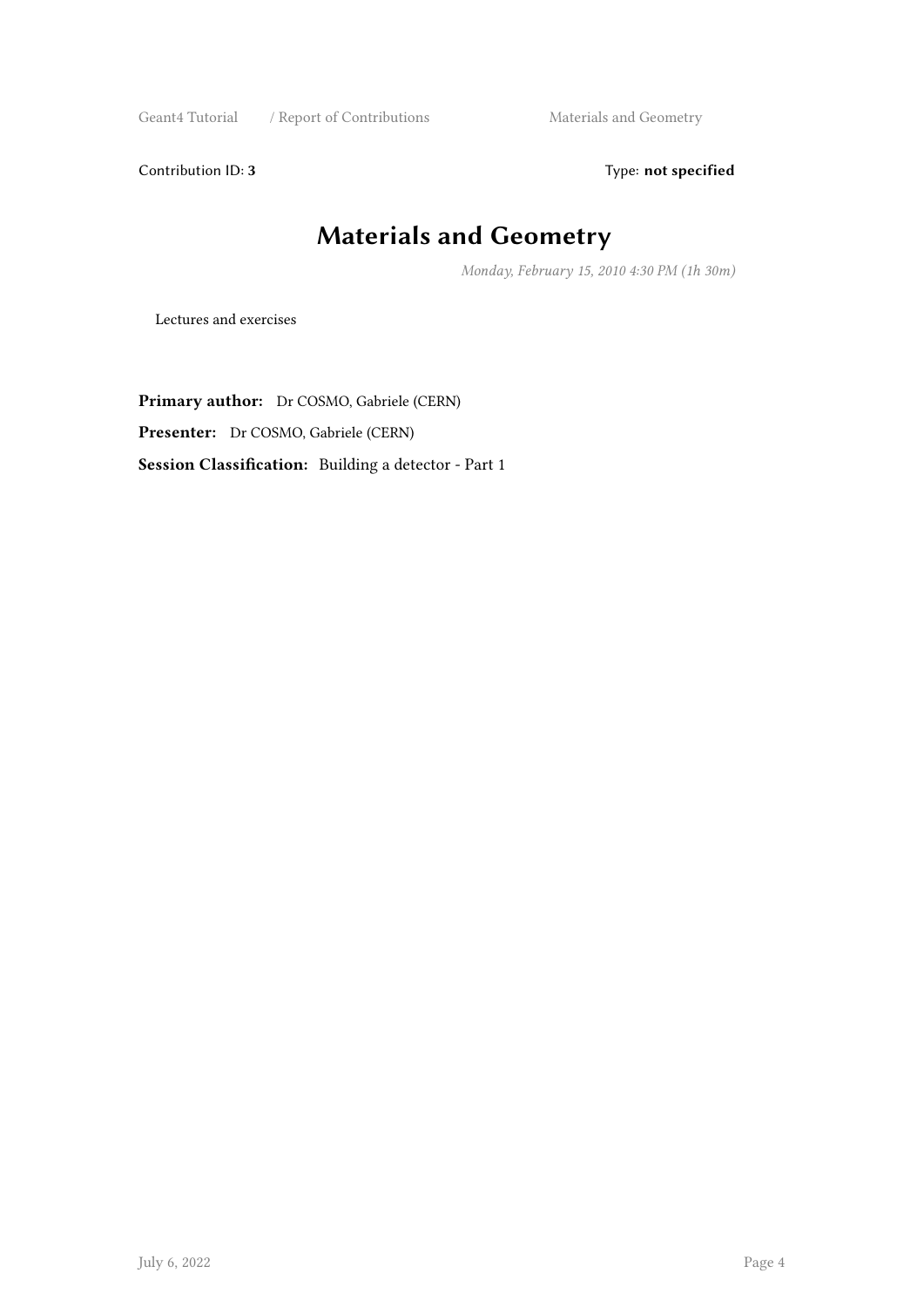Geant4 Tutorial / Report of Contributions Introduction to Geant4

Contribution ID: 4 Type: **not specified** 

#### **Introduction to Geant4**

*Monday, February 15, 2010 2:30 PM (30 minutes)*

Lecture

**Presenter:** Dr APOSTOLAKIS, John (CERN)

**Session Classification:** Introduction and First Steps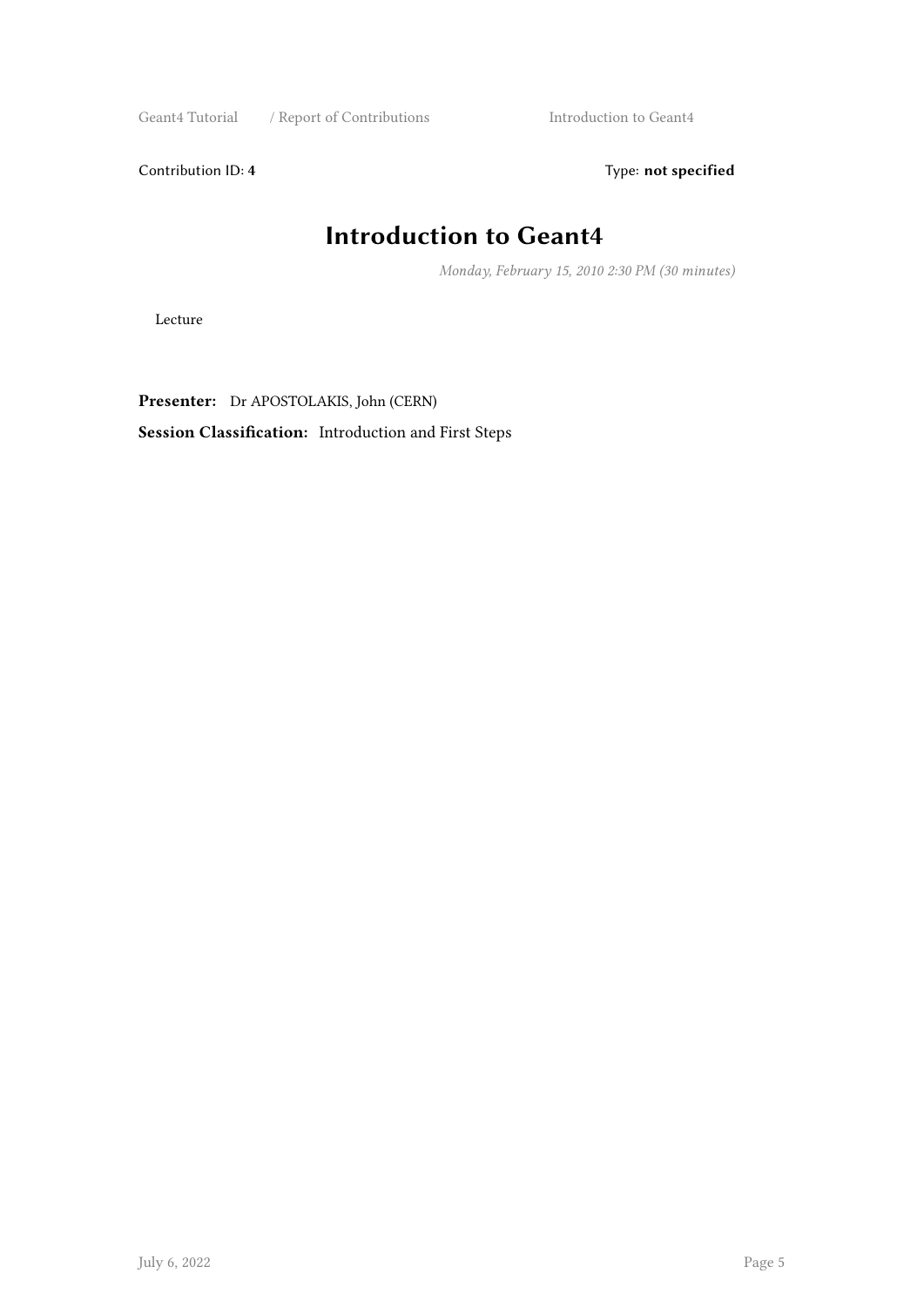Geant4 Tutorial / Report of Contributions First steps hands-on:

Contribution ID: 5 Type: **not specified** 

#### **First steps hands-on:**

*Monday, February 15, 2010 3:00 PM (30 minutes)*

Exercises

**Primary author:** DOTTI, Andrea (CERN) **Co-author:** FOLGER, Gunter (CERN) **Presenter:** FOLGER, Gunter (CERN) **Session Classification:** Introduction and First Steps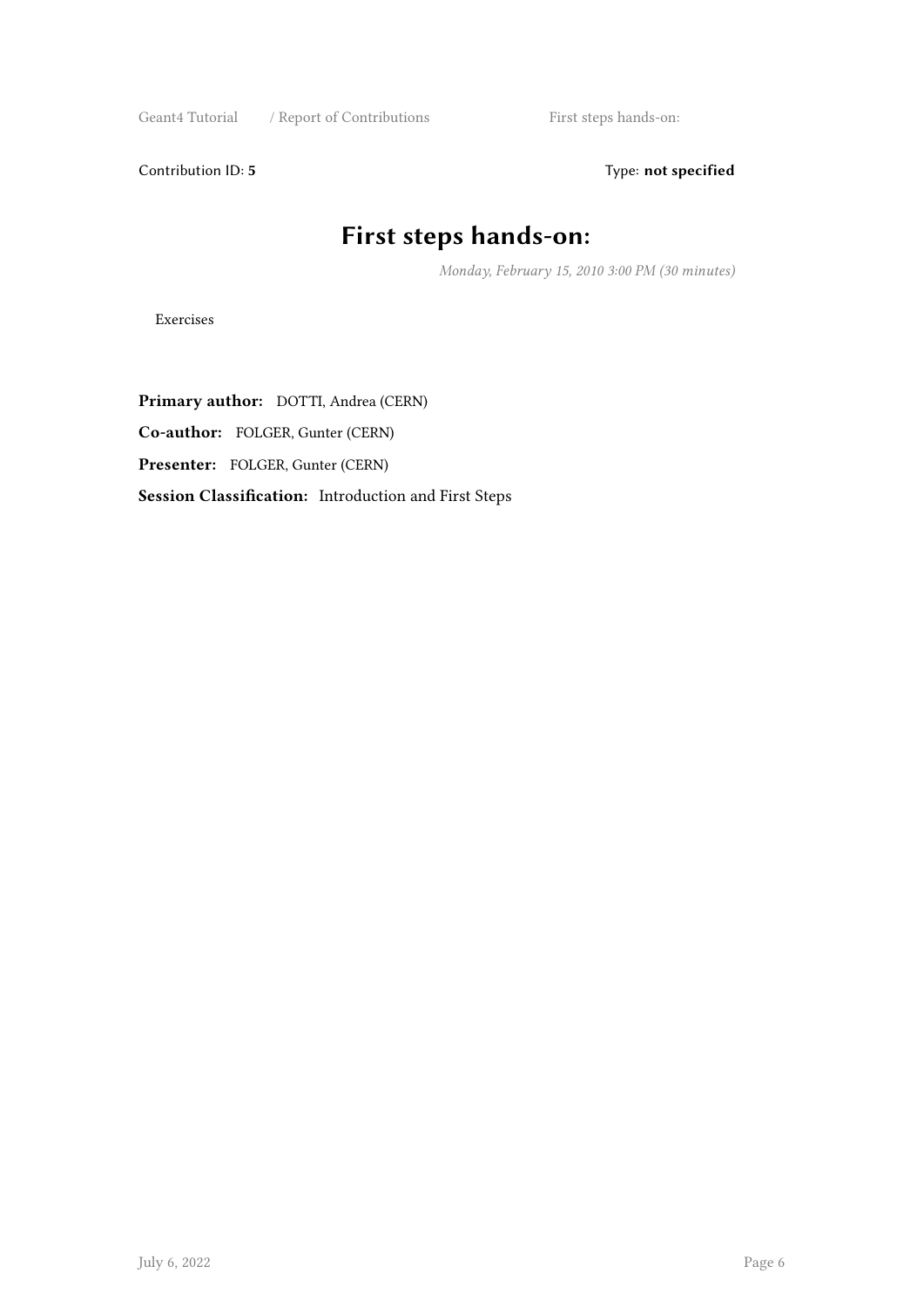Geant4 Tutorial / Report of Contributions Particles and Processes

Contribution ID: 6 Type: not specified

#### **Particles and Processes**

*Wednesday, February 17, 2010 2:00 PM (1h 30m)*

Lecture and exercises

**Presenter:** Dr SCHAELICKE, Andreas (DESY Zeuthen) **Session Classification:** Particles and Processes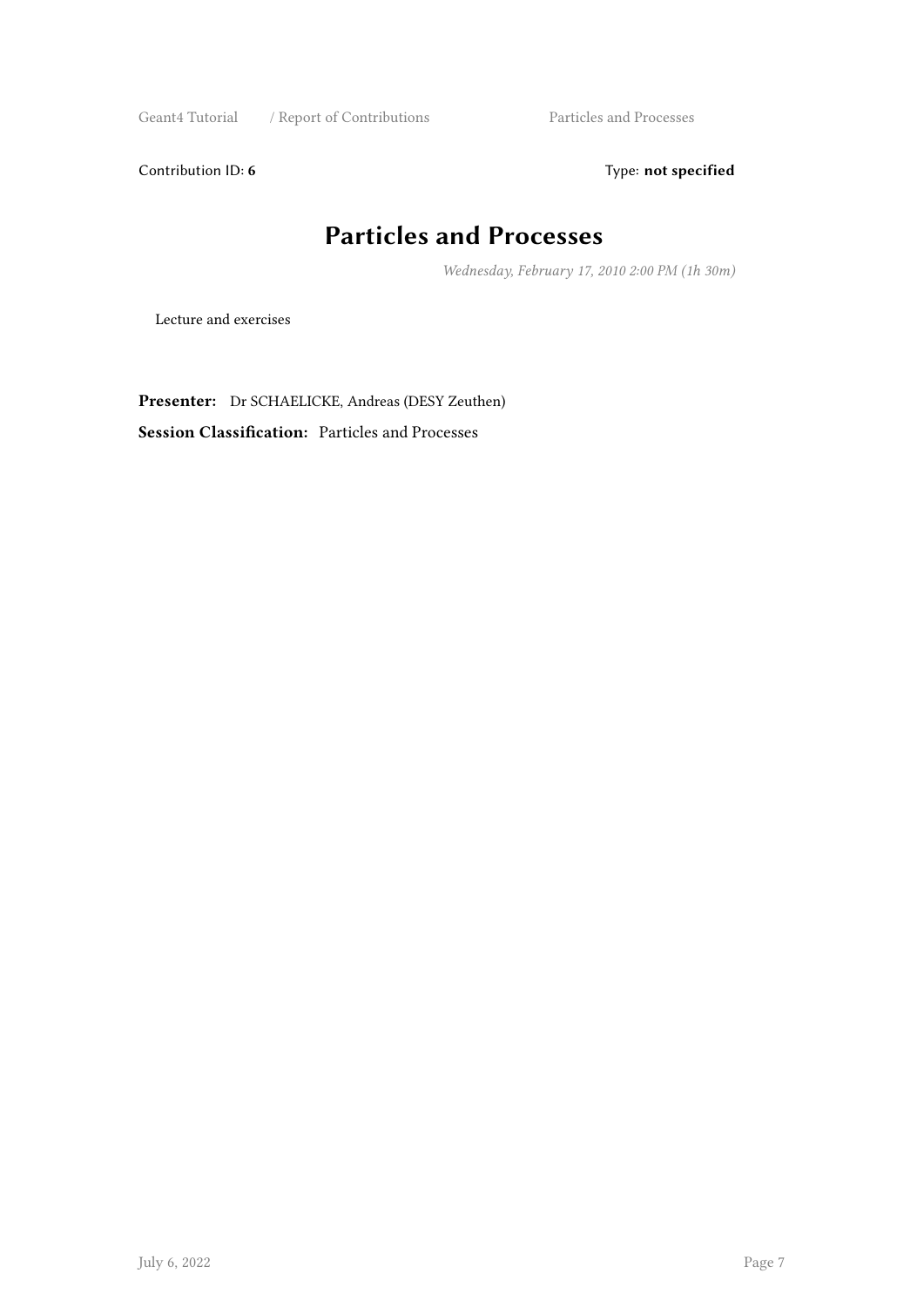Geant4 Tutorial / Report of Contributions Neutrons

Contribution ID: 7 Type: **not specified** 

#### **Neutrons**

*Friday, February 19, 2010 10:20 AM (20 minutes)*

Lecture and exercises

**Presenter:** Prof. IVANTCHENKO, Vladimir (CERN, ESA)

**Session Classification:** Hadronic Physics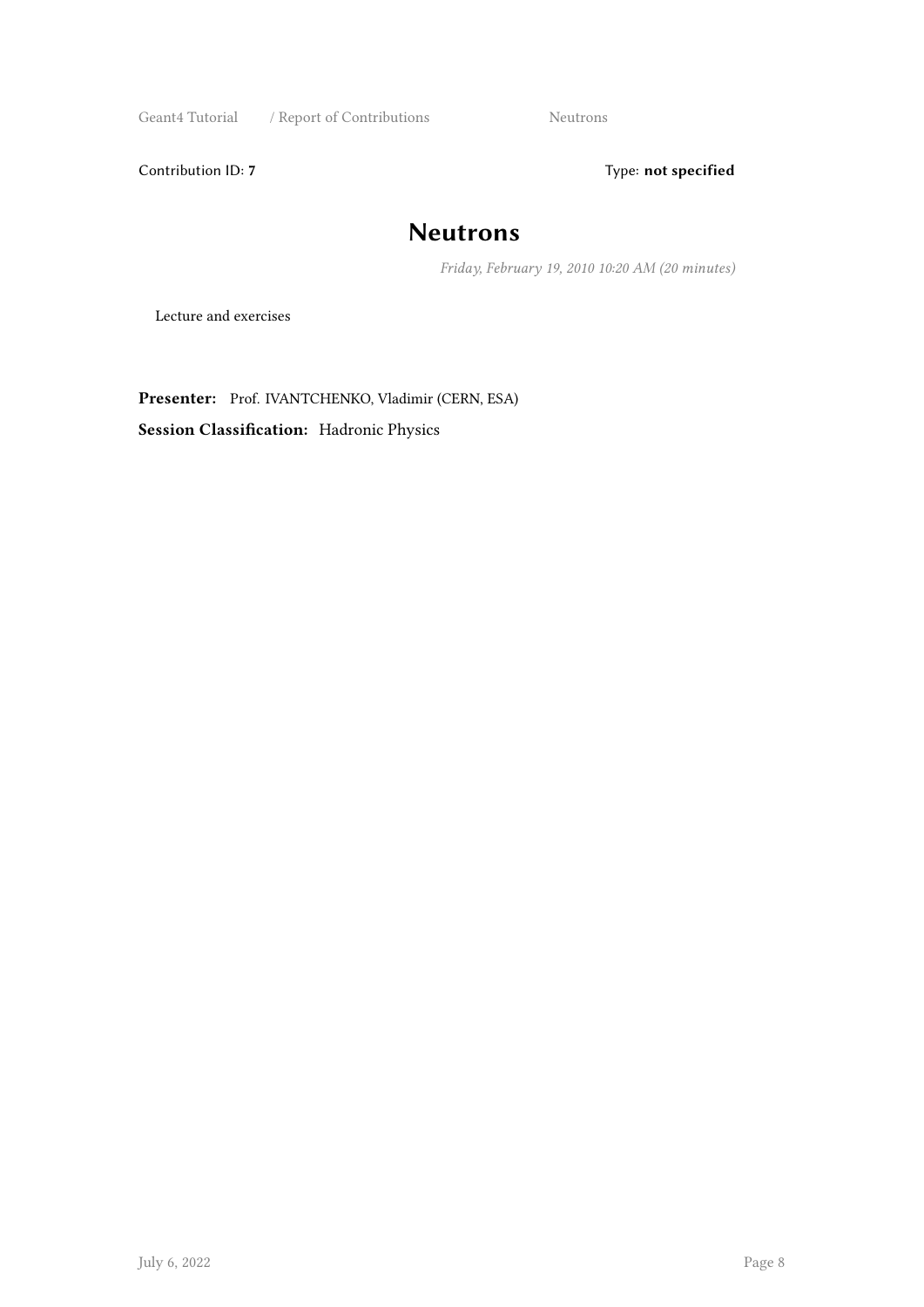Geant4 Tutorial / Report of Contributions Hadronic Physics I

Contribution ID: 8 Type: **not specified** 

# **Hadronic Physics I**

*Thursday, February 18, 2010 2:00 PM (1h 30m)*

**Presenter:** FOLGER, Gunter (CERN)

**Session Classification:** Hadronic Physics and Physics Lists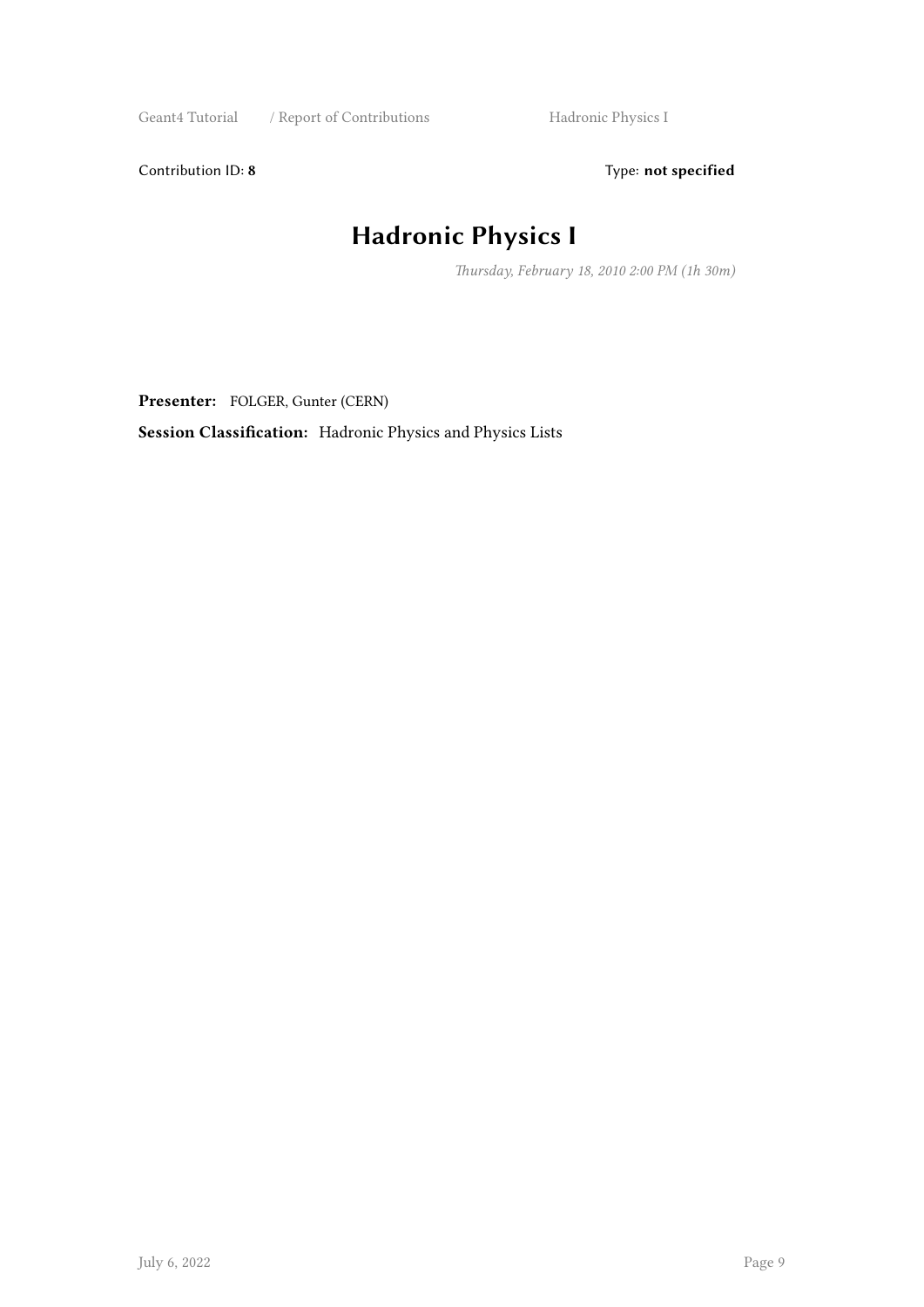Geant4 Tutorial / Report of Contributions Hadronic Physics II

Contribution ID: 9 Type: **not specified** 

# **Hadronic Physics II**

*Friday, February 19, 2010 9:20 AM (1 hour)*

**Session Classification:** Hadronic Physics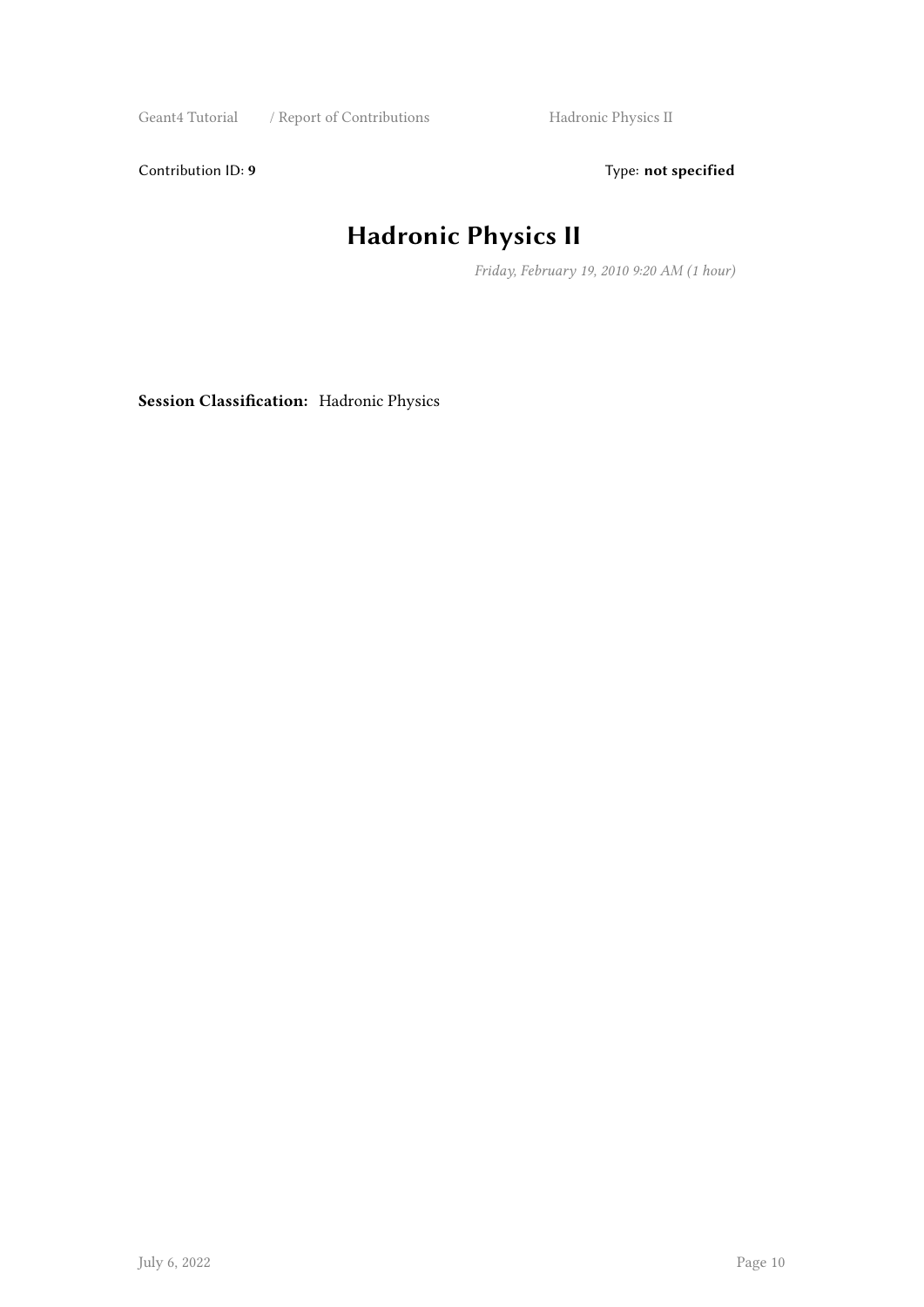Geant4 Tutorial / Report of Contributions Basics of physics list

Contribution ID: 10 **Type:** not specified

# **Basics of physics list**

Lecture and exercises

**Presenter:** Dr RIBON, Alberto (CERN)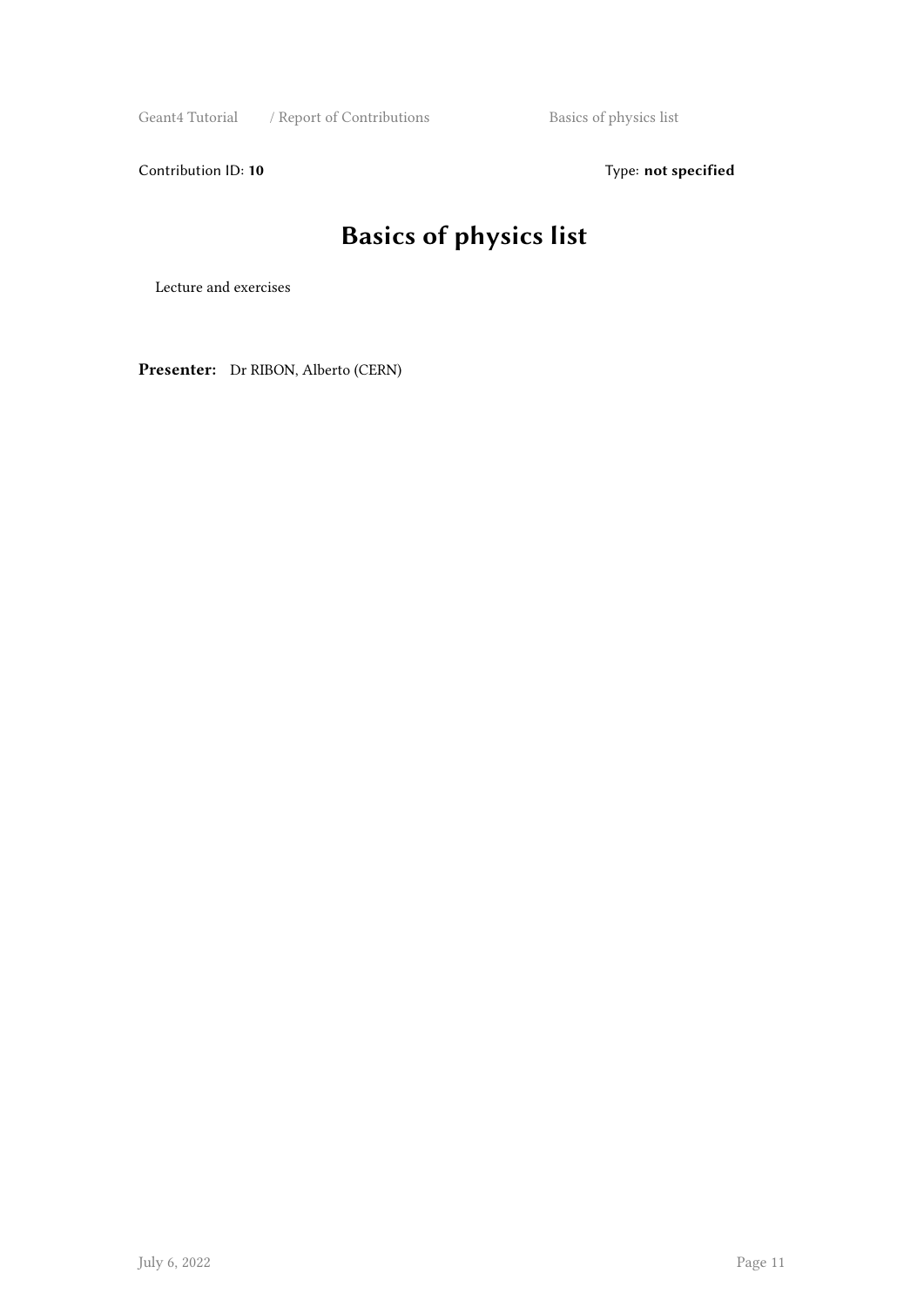Geant4 Tutorial / Report of Contributions Optical Physics

Contribution ID: 11 Type: **not specified** 

# **Optical Physics**

Lecture

**Presenter:** Dr SCHAELICKE, Andreas (DESY Zeuthen)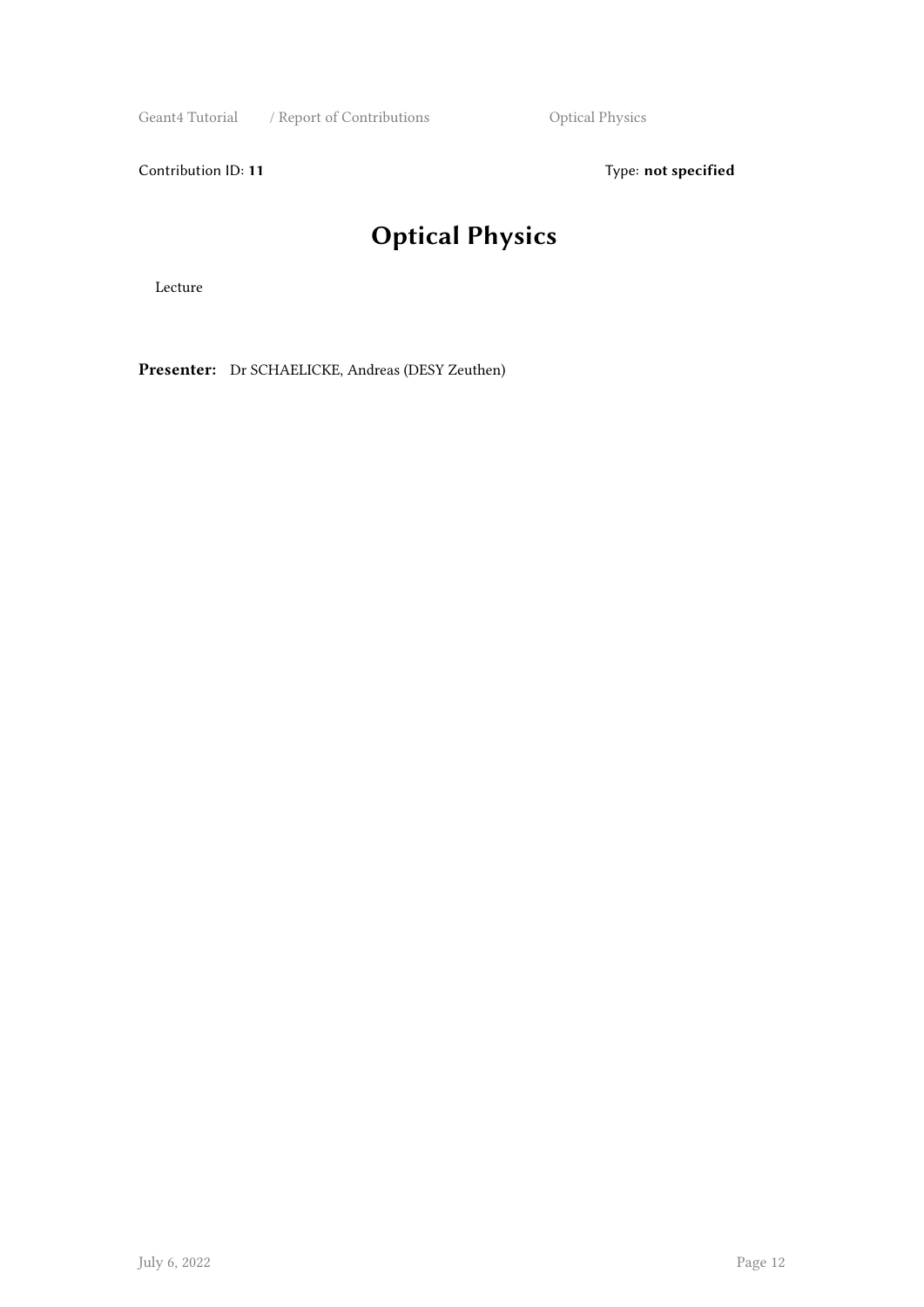Geant4 Tutorial / Report of Contributions Basics of Physics list

Contribution ID: 12 Type: **not specified** 

# **Basics of Physics list**

Lecture and exercises

**Presenter:** Dr RIBON, Alberto (CERN)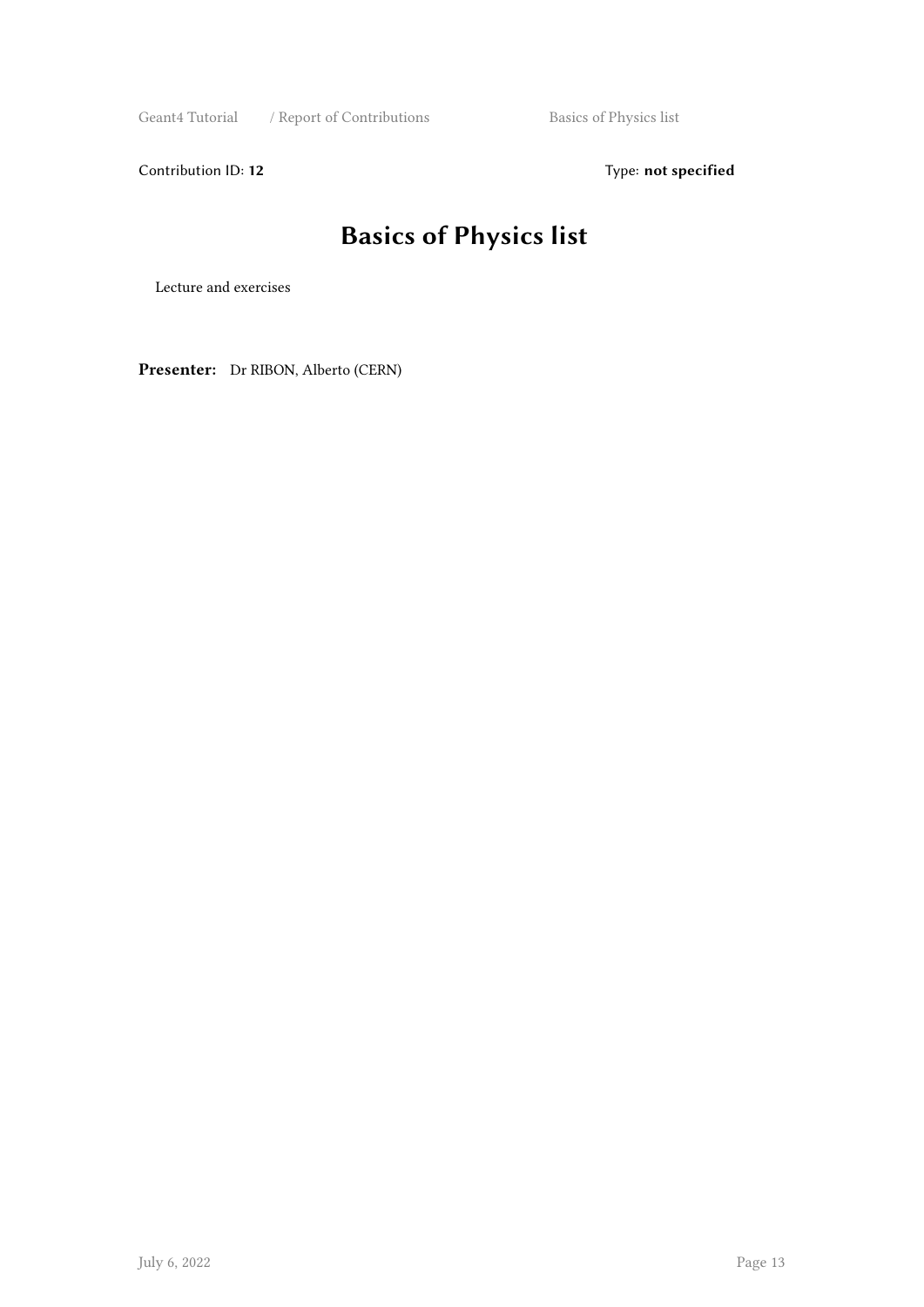Geant4 Tutorial / Report of Contributions Basics of Physics list

Contribution ID: 13 Type: **not specified** 

# **Basics of Physics list**

*Thursday, February 18, 2010 4:00 PM (20 minutes)*

**Presenter:** Dr RIBON, Alberto (CERN)

**Session Classification:** Hadronic Physics and Physics Lists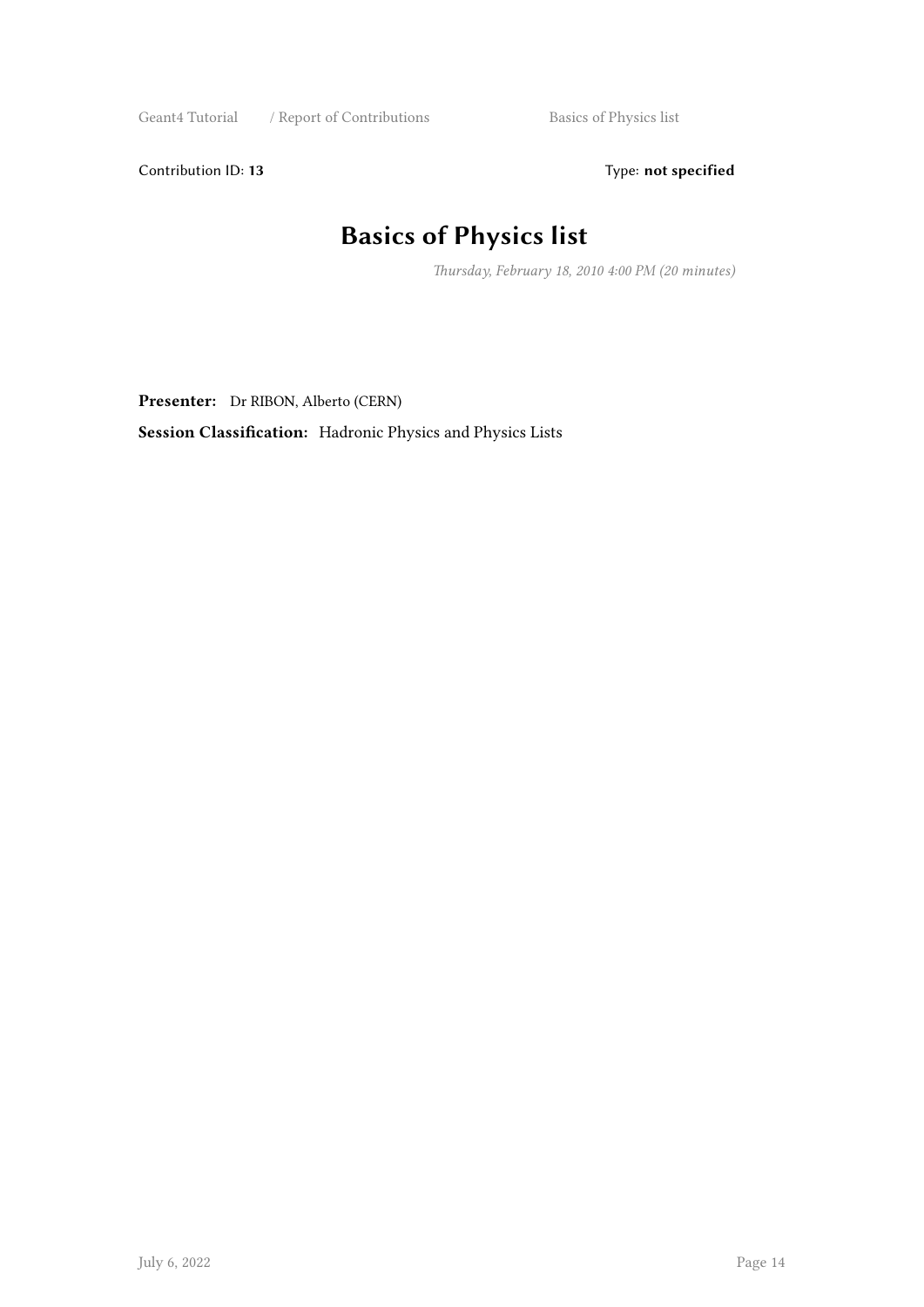Contribution ID: 14 Type: **not specified** 

# **Optical Physics**

*Thursday, February 18, 2010 5:00 PM (1 hour)*

**Presenter:** Dr SCHAELICKE, Andreas (DESY Zeuthen)

**Session Classification:** Hadronic Physics and Physics Lists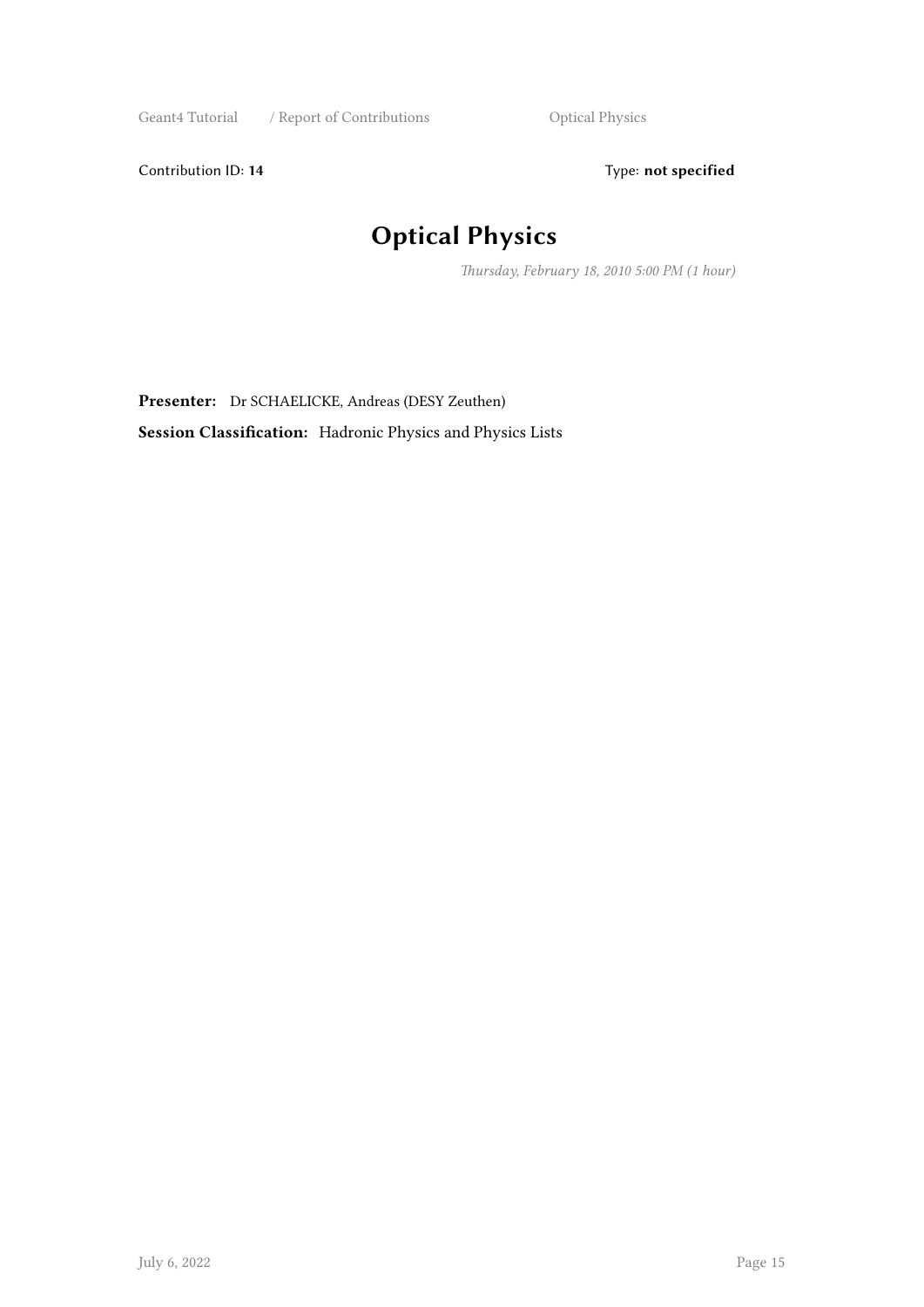Geant4 Tutorial / Report of Contributions Sensitive Detector

Contribution ID: 15 Type: **not specified** 

#### **Sensitive Detector**

*Wednesday, February 17, 2010 11:00 AM (40 minutes)*

**Primary author:** DOTTI, Andrea (CERN)

**Presenter:** DOTTI, Andrea (CERN)

**Session Classification:** Getting information from Geant4 objects and using it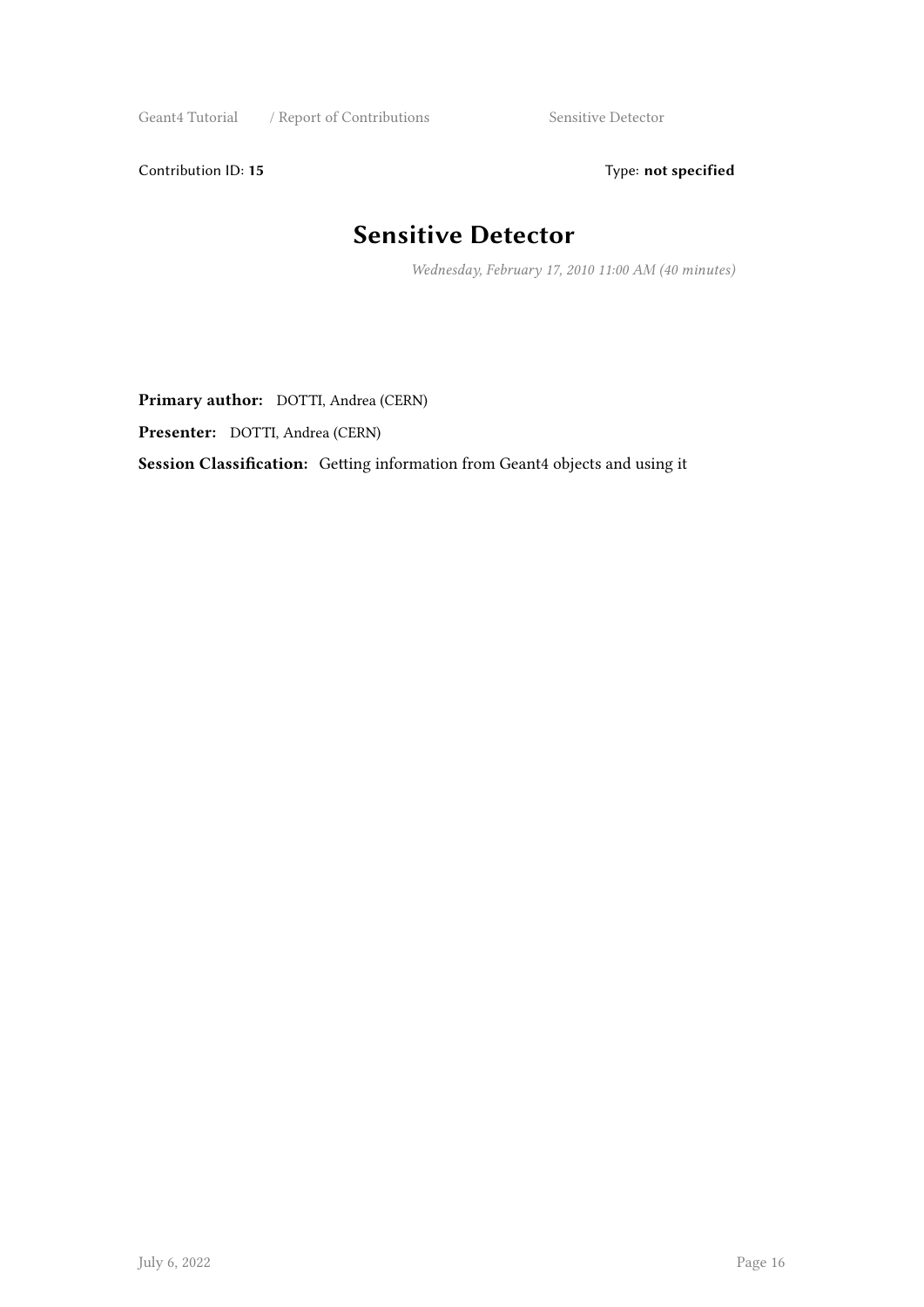Contribution ID: 16 Type: **not specified** 

# **Internal Objects and User Actions**

*Wednesday, February 17, 2010 11:40 AM (1 hour)*

**Primary author:** FOLGER, Gunter (CERN) **Co-author:** DOTTI, Andrea (CERN) **Presenter:** FOLGER, Gunter (CERN) **Session Classification:** Getting information from Geant4 objects and using it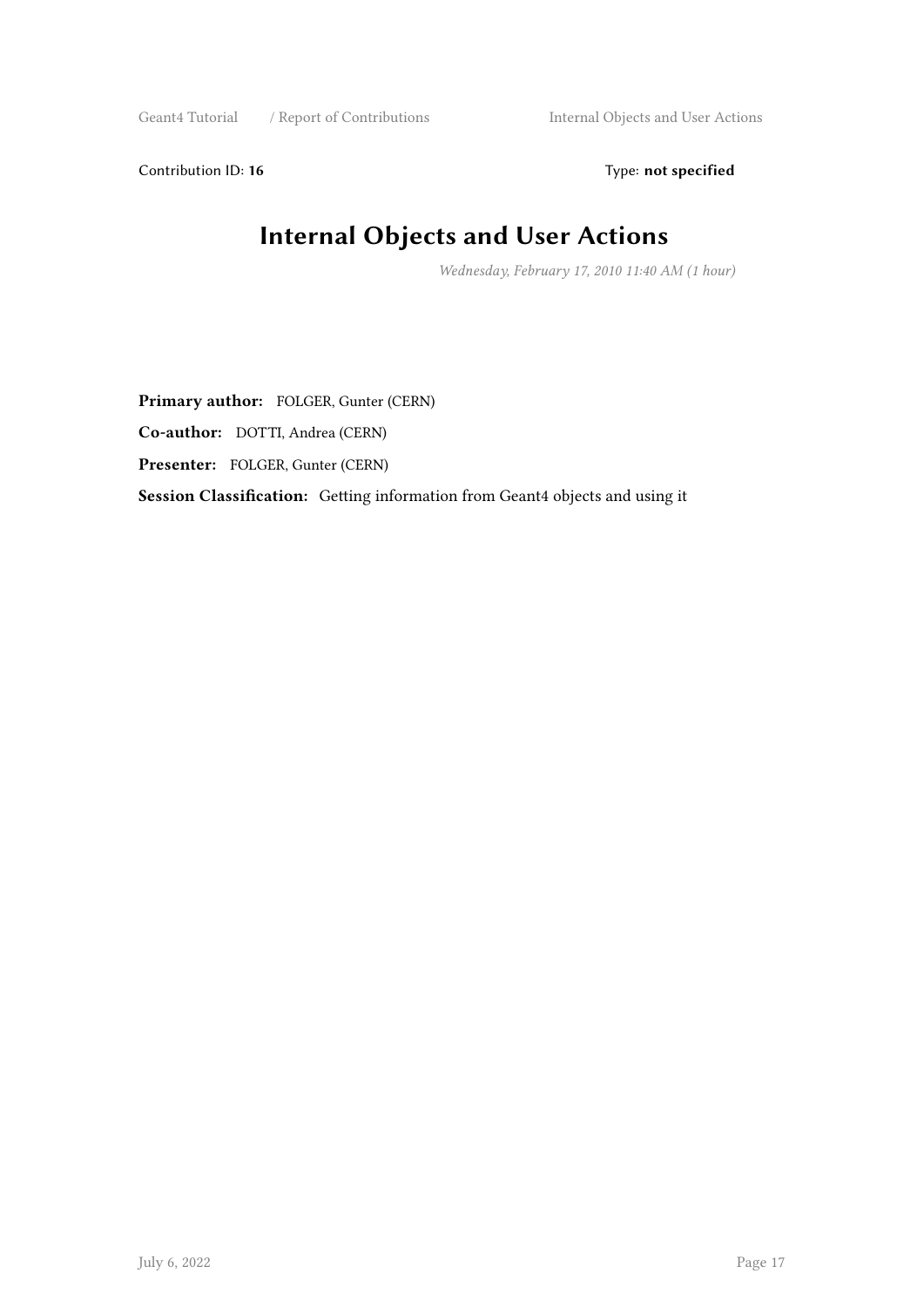Geant4 Tutorial / Report of Contributions Hits

Contribution ID: 17 Type: **not specified** 

#### **Hits**

*Wednesday, February 17, 2010 4:00 PM (20 minutes)*

**Primary author:** DOTTI, Andrea (CERN) **Presenter:** DOTTI, Andrea (CERN) **Session Classification:** Saving information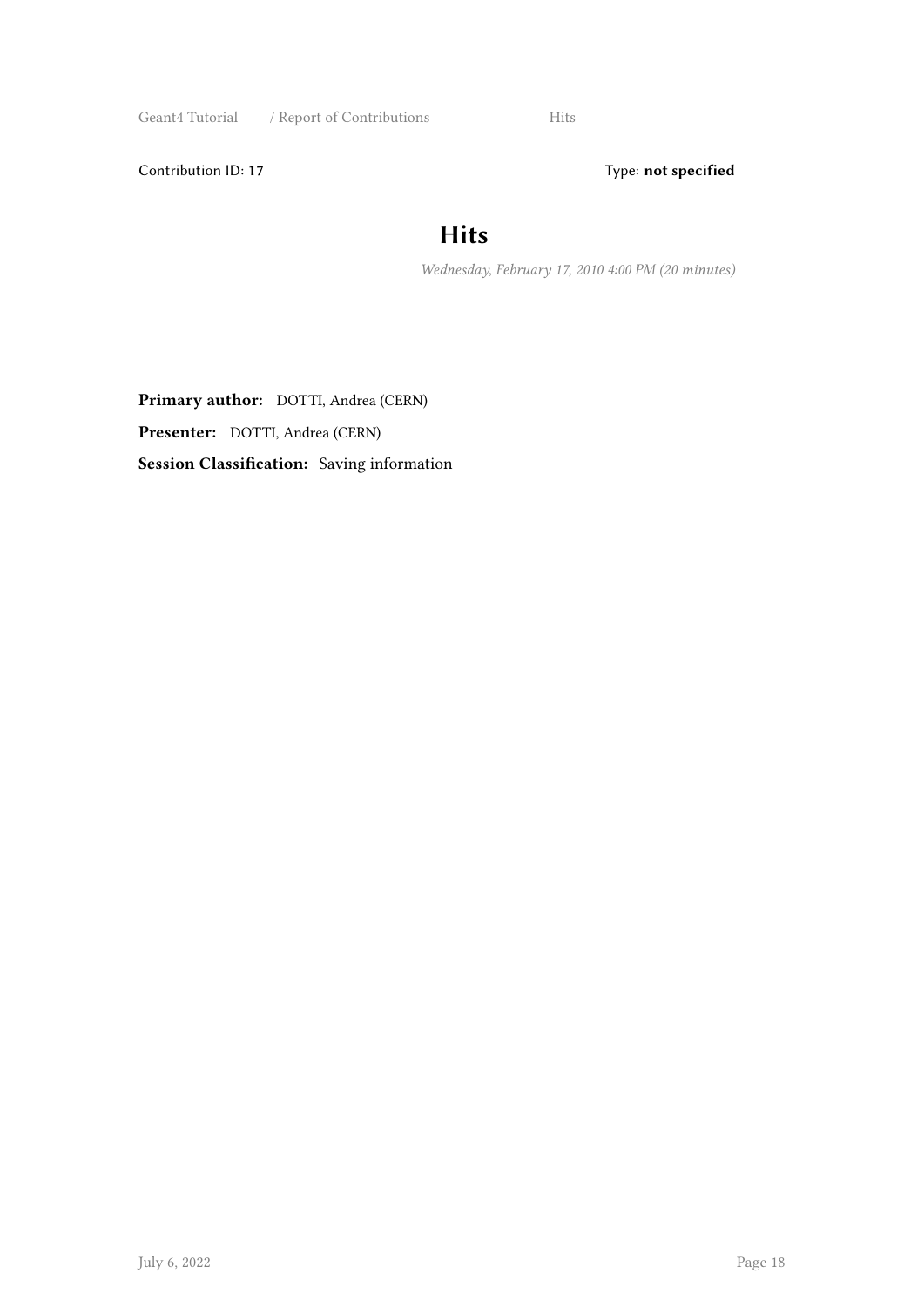Geant4 Tutorial / Report of Contributions Interface to analysis toolkits

Contribution ID: 18 Type: not specified

# **Interface to analysis toolkits**

*Wednesday, February 17, 2010 4:20 PM (20 minutes)*

**Primary author:** DOTTI, Andrea (CERN) **Presenter:** DOTTI, Andrea (CERN) **Session Classification:** Saving information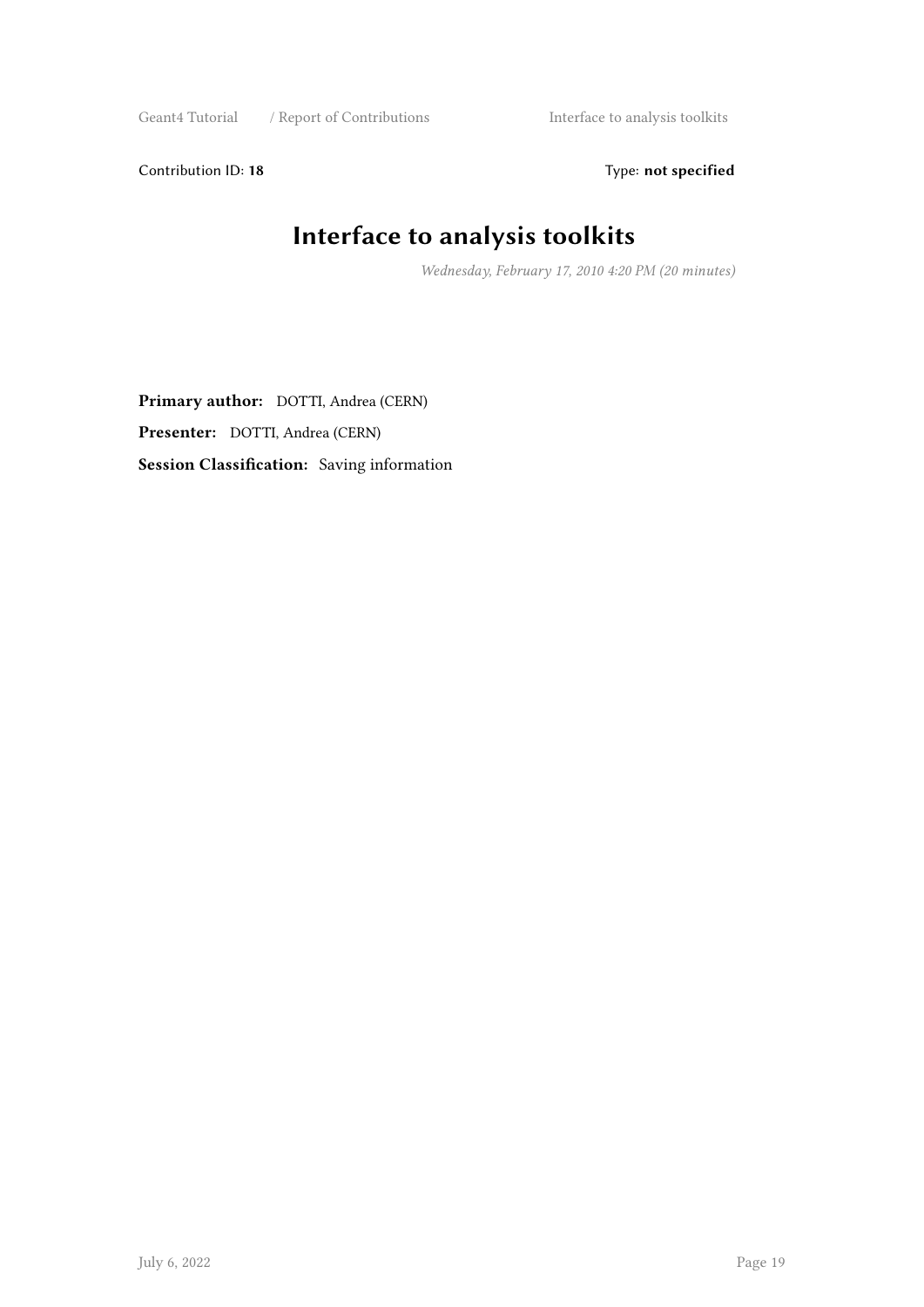Geant4 Tutorial / Report of Contributions Welcome

Contribution ID: 19 Type: **not specified** 

#### **Welcome**

*Monday, February 15, 2010 2:00 PM (10 minutes)*

**Presenter:** Dr MATO, Pere (CERN)

**Session Classification:** Welcome and Local Information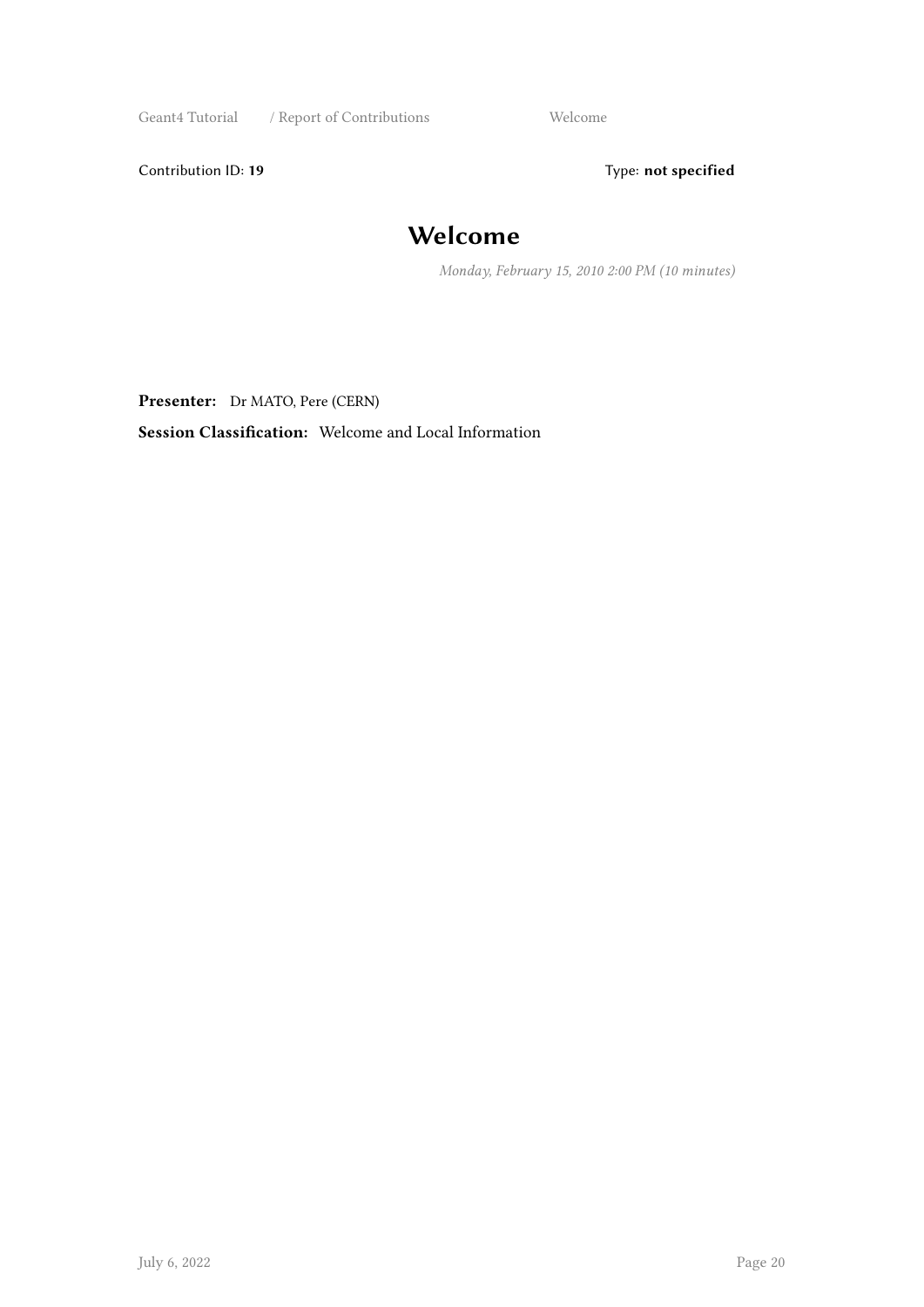Geant4 Tutorial / Report of Contributions Local Information

Contribution ID: 20 Type: **not specified** 

# **Local Information**

*Monday, February 15, 2010 2:10 PM (20 minutes)*

**Presenter:** Dr COSMO, Gabriele (CERN)

**Session Classification:** Welcome and Local Information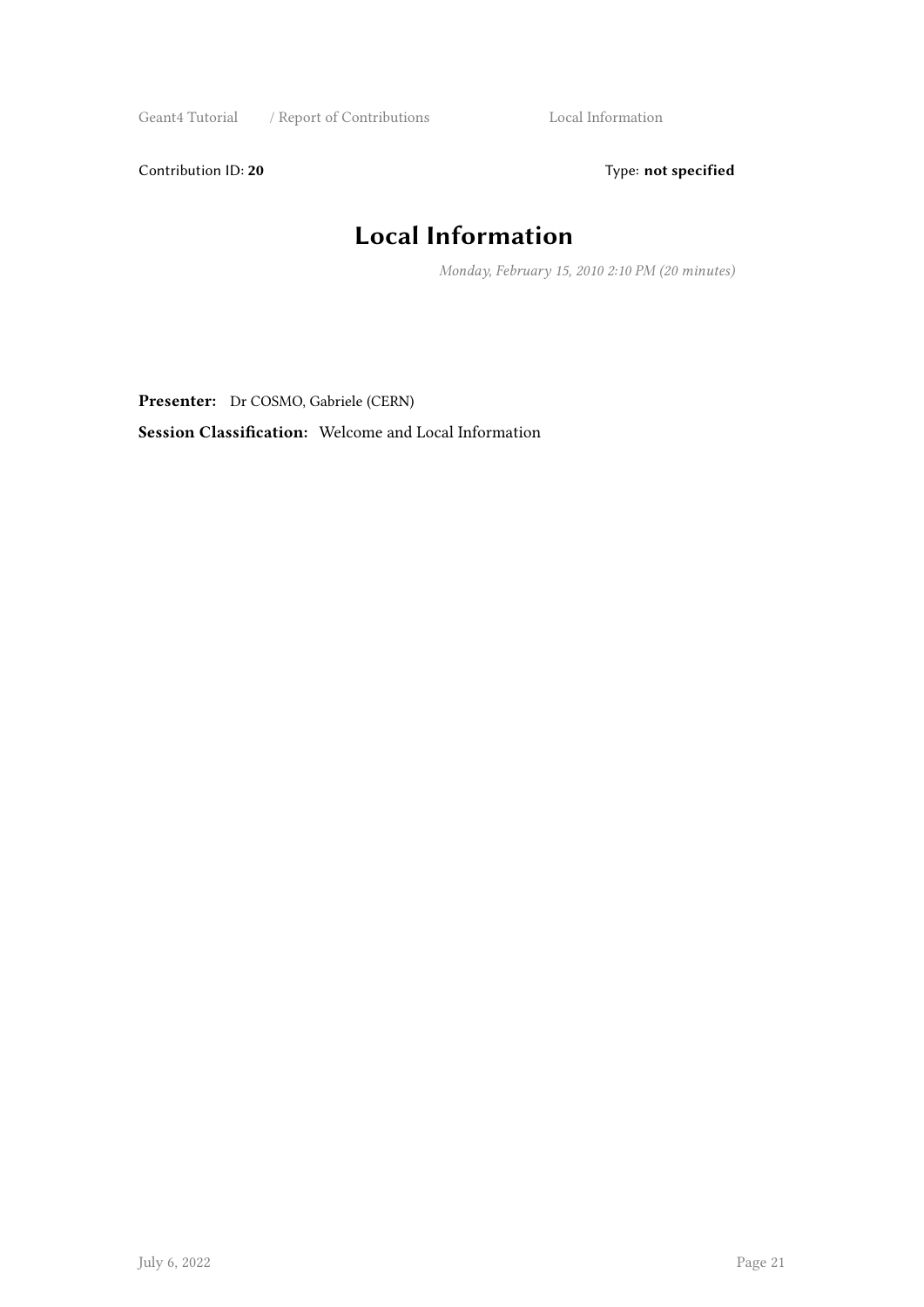Geant4 Tutorial / Report of Contributions User Interface and Messengers

Contribution ID: 21 Type: **not specified** 

# **User Interface and Messengers**

*Tuesday, February 16, 2010 4:00 PM (1 hour)*

**Primary author:** Prof. IVANTCHENKO, Vladimir (CERN, ESA) **Presenter:** Prof. IVANTCHENKO, Vladimir (CERN, ESA) **Session Classification:** UI commands and messengers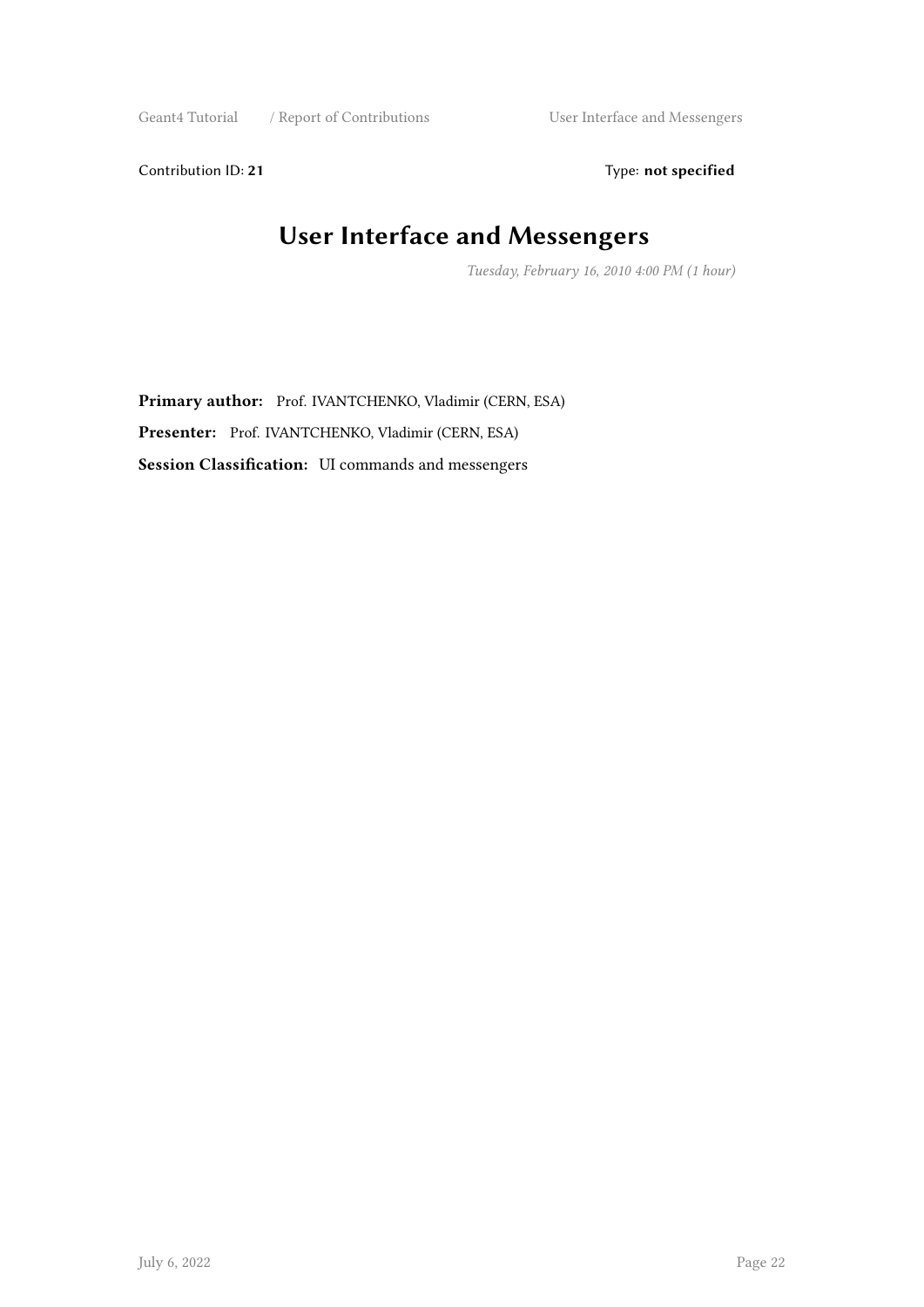Geant4 Tutorial / Report of Contributions Primary particles and their genera ...

Contribution ID: 22 Type: **not specified** 

#### **Primary particles and their generation**

*Tuesday, February 16, 2010 2:00 PM (1h 30m)*

**Primary author:** Mrs ELLES, Sabine (LAPP) **Presenter:** Mrs ELLES, Sabine (LAPP) **Session Classification:** Primary Particles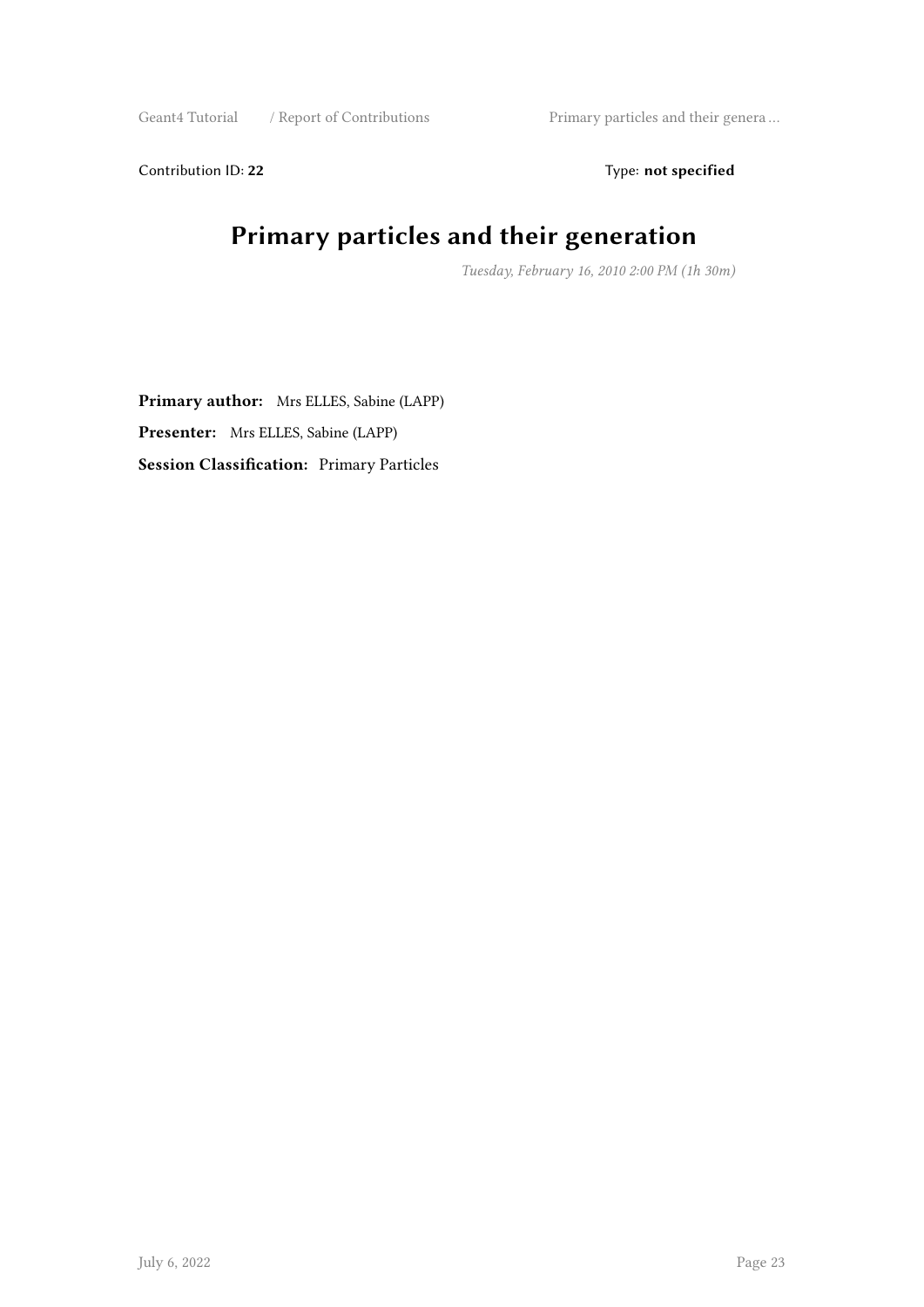Contribution ID: 23 Type: **not specified** 

# **Electromagnetic Physics - Part 1**

*Wednesday, February 17, 2010 9:00 AM (30 minutes)*

**Presenters:** Dr SCHAELICKE, Andreas (DESY Zeuthen); Prof. IVANTCHENKO, Vladimir (CERN, ESA)

**Session Classification:** Electromagnetic Physics - Part 1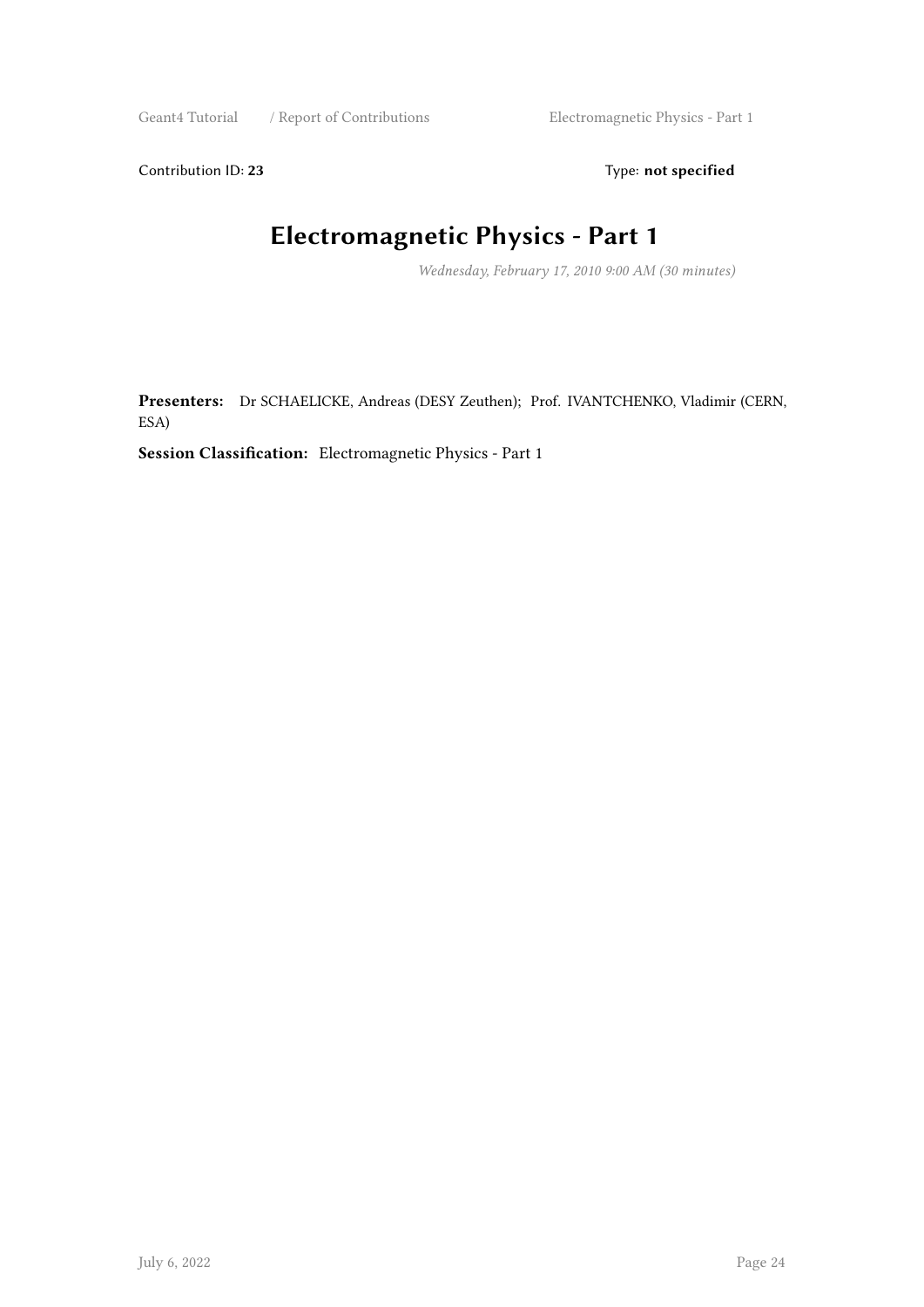Geant4 Tutorial / Report of Contributions Scoring and stacking

Contribution ID: 24 Type: **not specified** 

# **Scoring and stacking**

*Thursday, February 18, 2010 11:00 AM (1h 30m)*

**Primary author:** ASAI, Makoto (SLAC)

**Presenter:** ASAI, Makoto (SLAC)

**Session Classification:** Getting Information from Geant4 - Part 2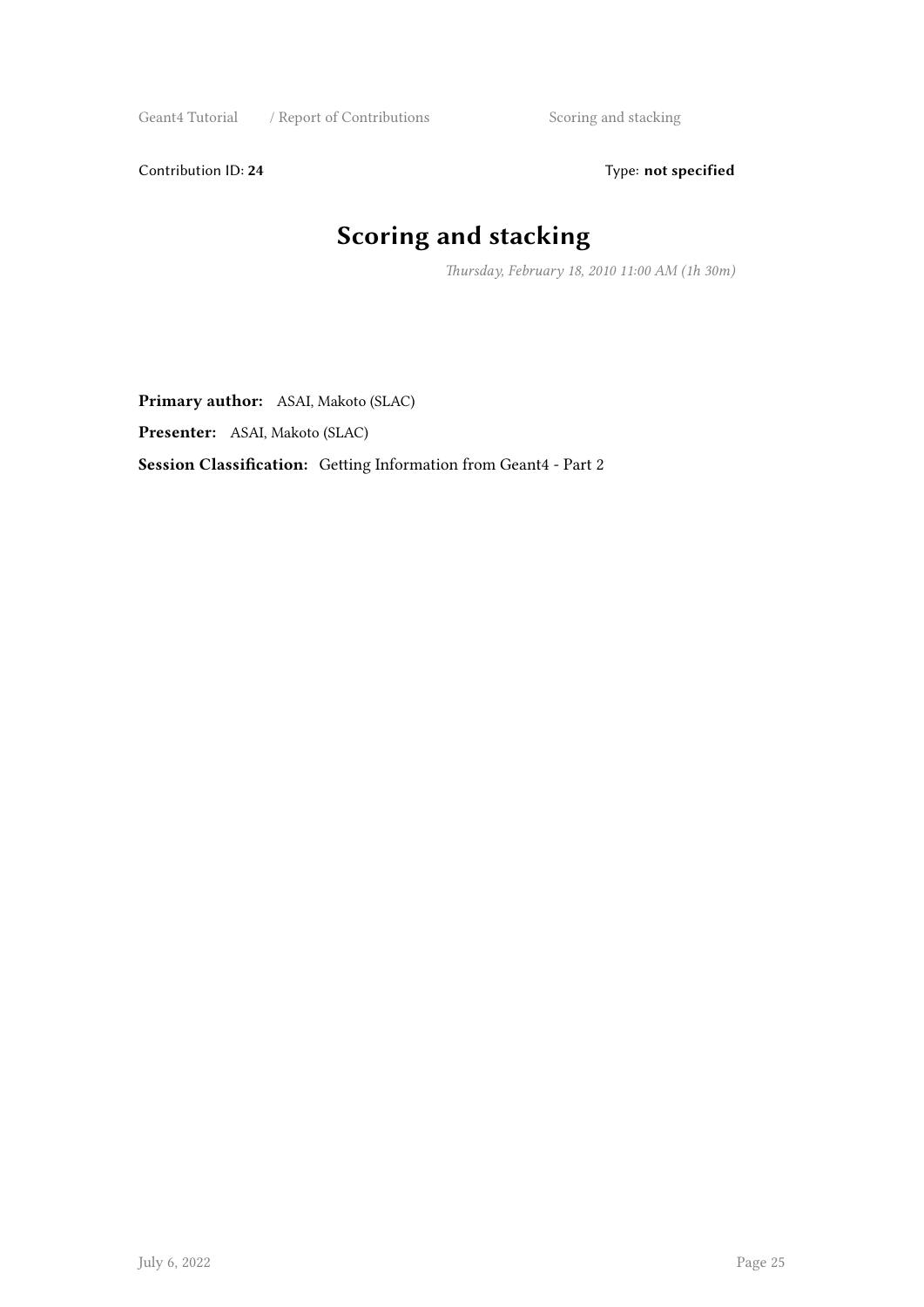Contribution ID: 25 Type: **not specified** 

# **Electromagnetic Physics - Part 2**

*Thursday, February 18, 2010 9:00 AM (1h 30m)*

**Presenters:** Dr SCHAELICKE, Andreas (DESY Zeuthen); Prof. IVANTCHENKO, Vladimir (CERN, ESA)

**Session Classification:** EM Physics and Optics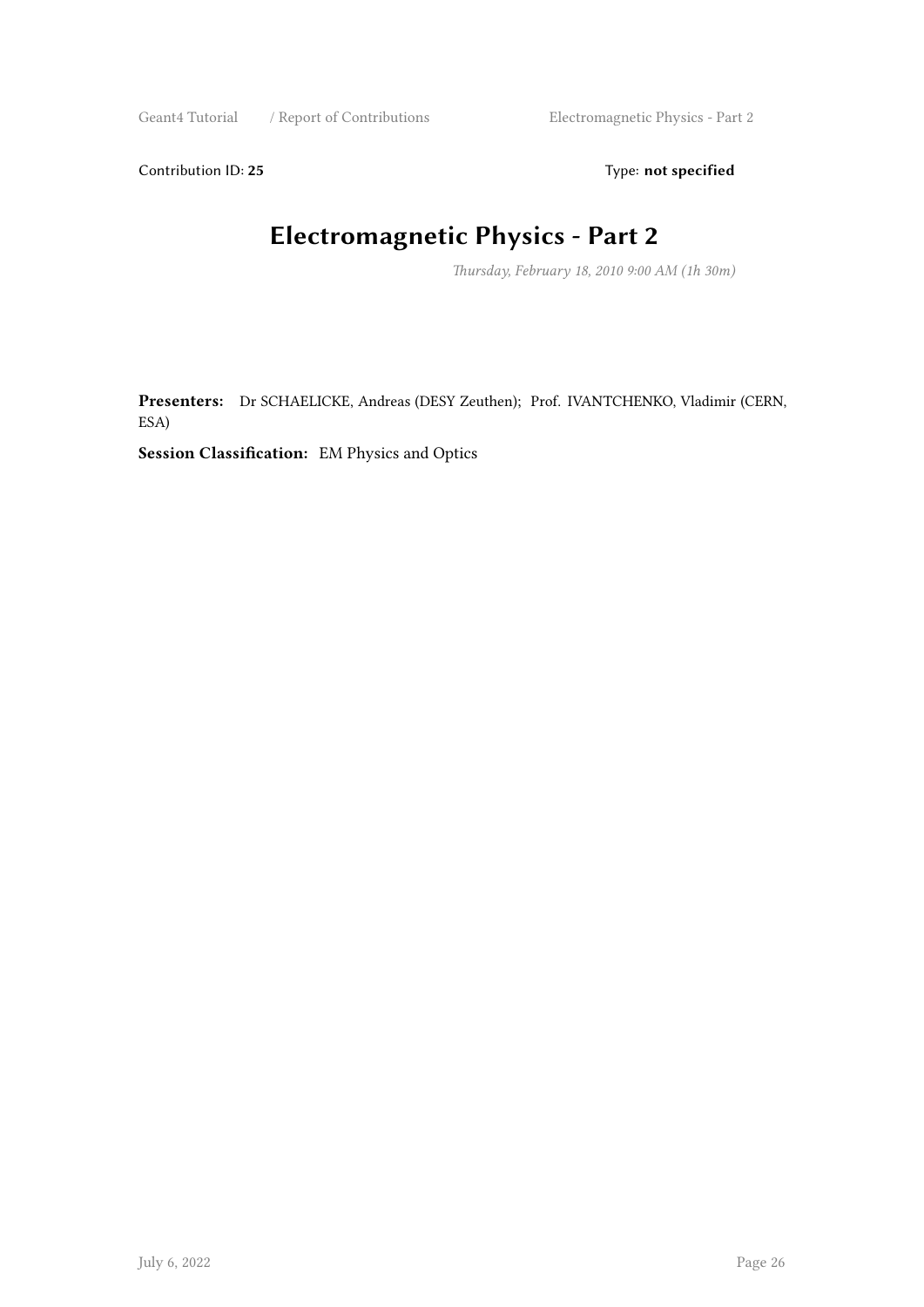Contribution ID: 26 Type: **not specified** 

# **Hadronic Modeling - CHIPS**

*Thursday, February 18, 2010 6:00 PM (30 minutes)*

**Primary author:** Dr KOSOV, Mikhail (CERN, ITEP(MOSCOW)) **Presenter:** Dr KOSOV, Mikhail (CERN, ITEP(MOSCOW)) **Session Classification:** Hadronic Physics and Physics Lists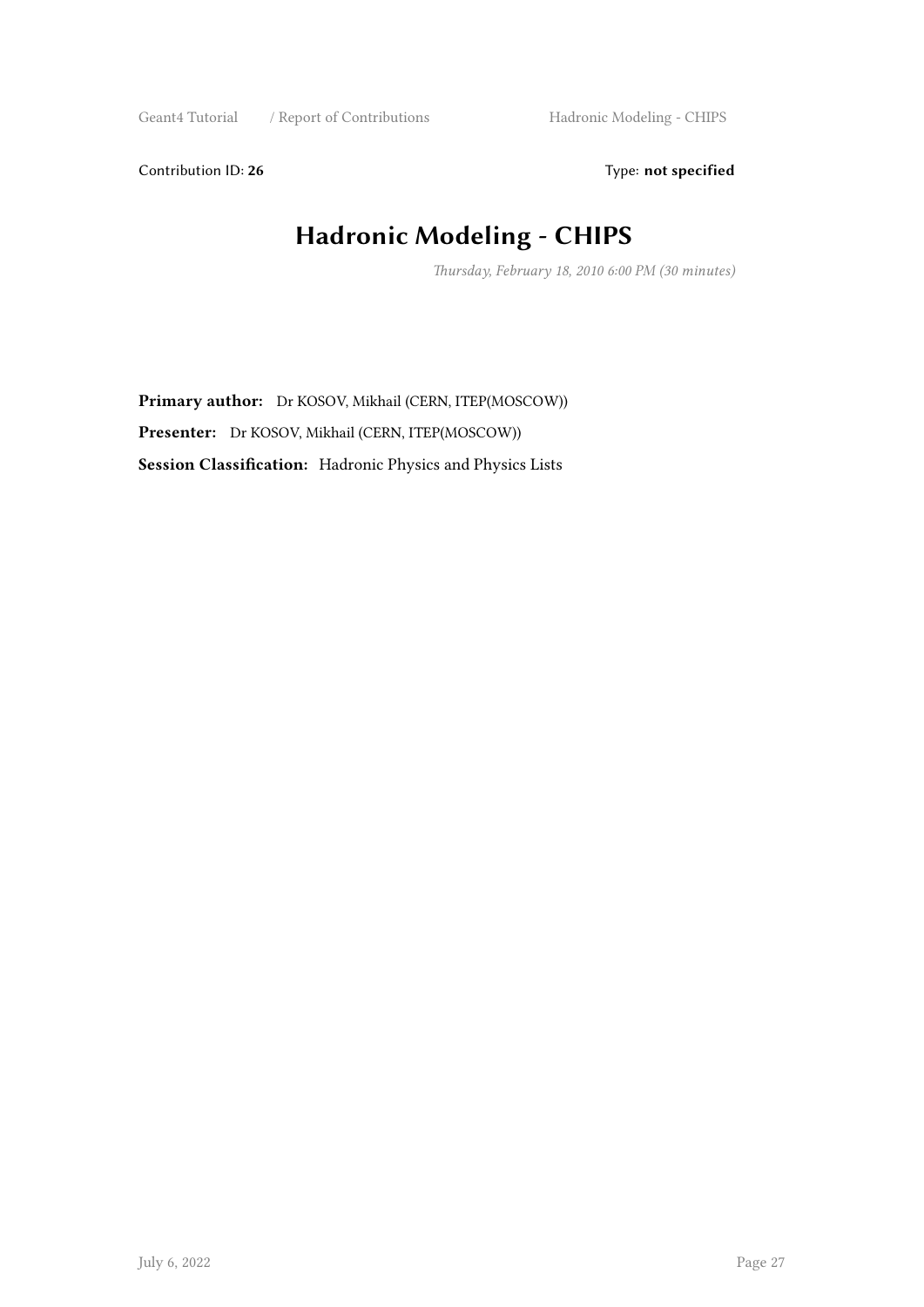Geant4 Tutorial / Report of Contributions Em physics for ions

Contribution ID: 27 Type: **not specified** 

# **Em physics for ions**

*Friday, February 19, 2010 9:00 AM (20 minutes)*

**Session Classification:** Hadronic Physics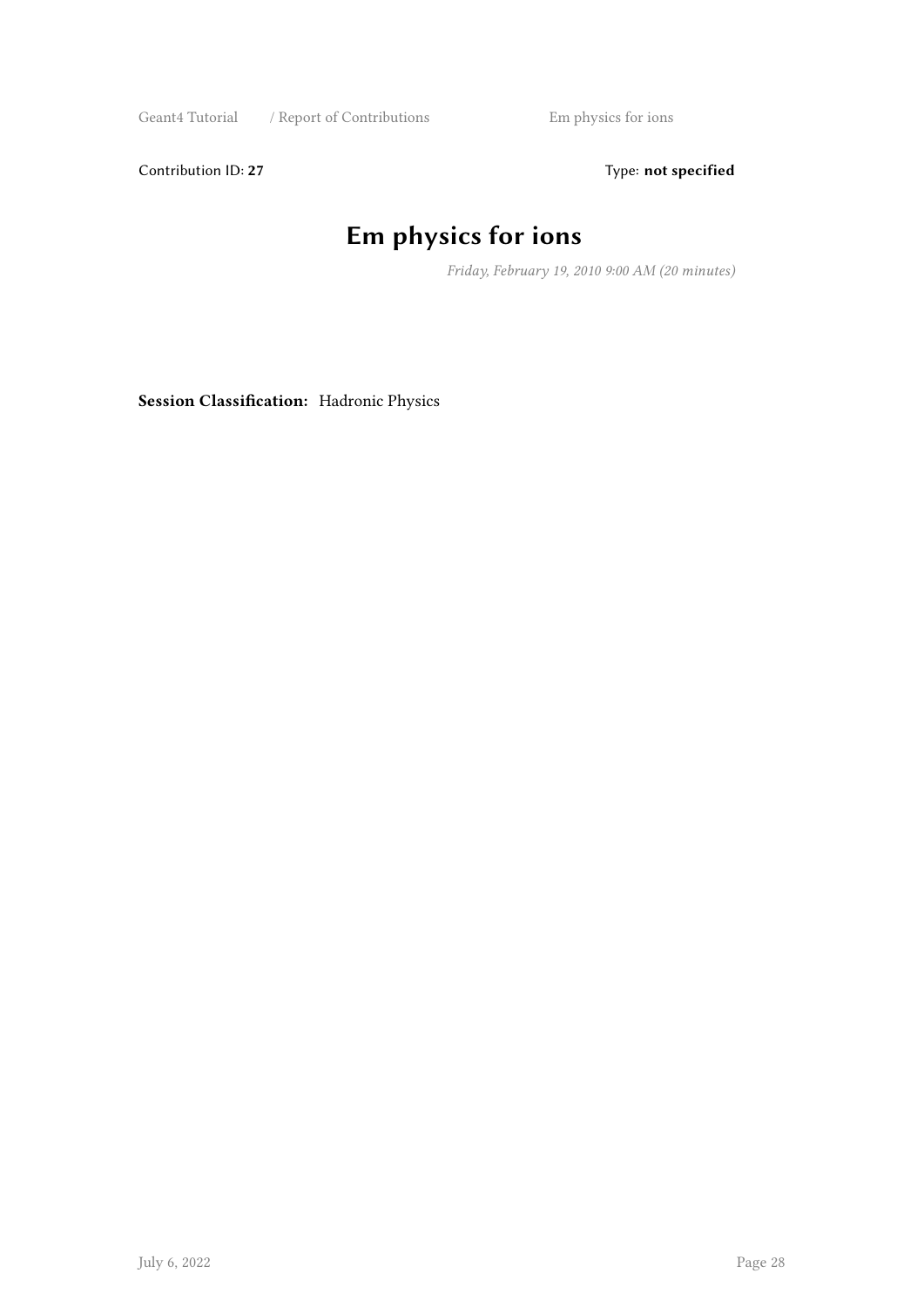Geant4 Tutorial / Report of Contributions Digits

Contribution ID: 28 Type: **not specified** 

# **Digits**

*Friday, February 19, 2010 11:00 AM (10 minutes)*

**Session Classification:** Further topics and discussion